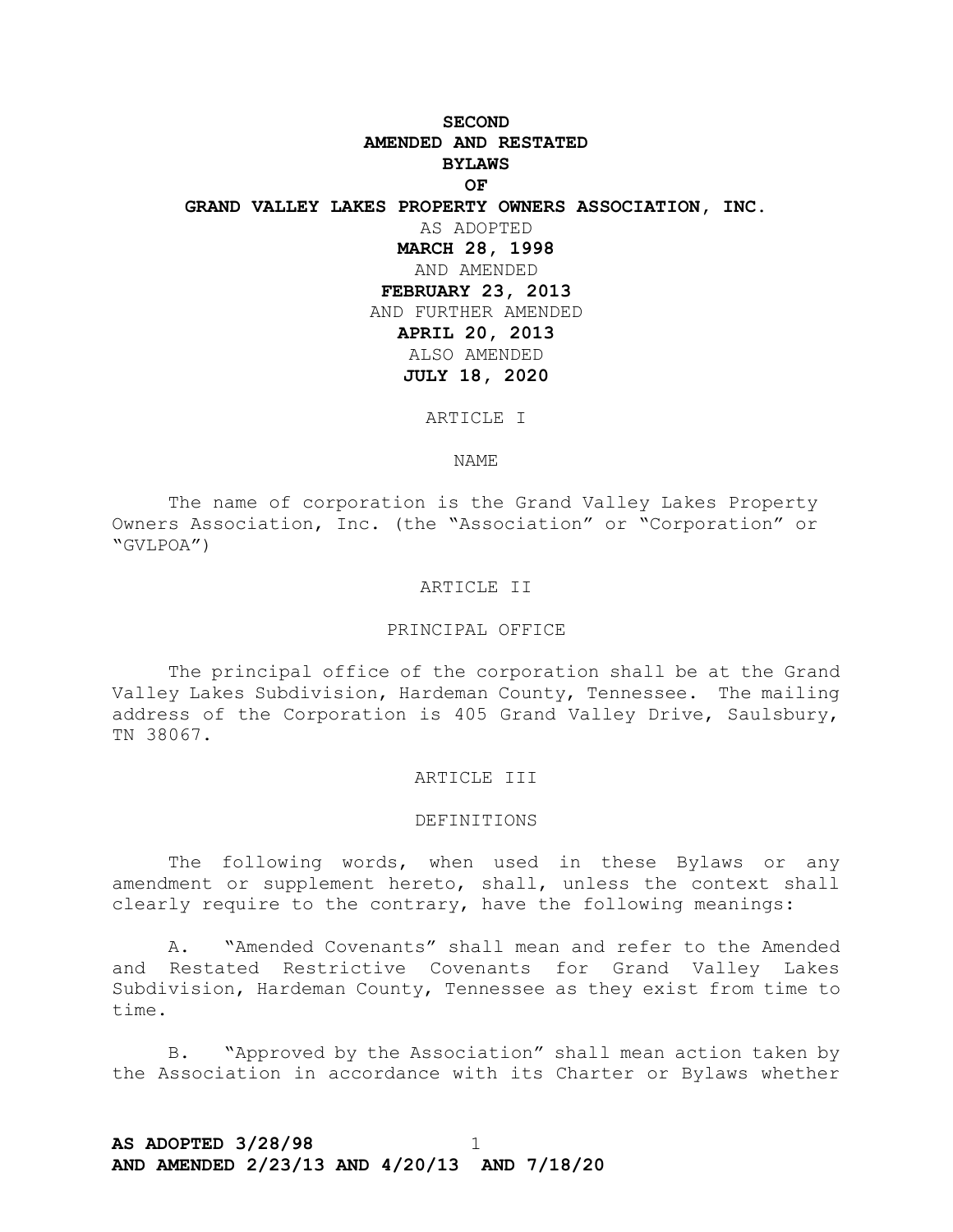by vote of its Board of Directors, Members in Good Standing, or otherwise as allowed by the Charter, Bylaws, or applicable law.

C. "Association" and/or "Corporation" or "GVLPOA" shall mean and refer to this corporation, the Grand Valley Lakes Property Owners Association, Inc., a non-profit corporation organized and existing under the laws of the State of Tennessee, its successors and assigns.

D. "Bylaws" shall mean and refer to these corporate bylaws of the Association as they may exist from time to time.

E. "Camper Lot(s)" shall mean and refer to Lot Numbers 1386- 1431; 1434-1469; and 1499-1578, as shown on the Plat of record on Plat Book 3, Page 68, and Lot Numbers 1579-1667; 1470-1498; and 1362-1385, as shown on the Plat of record in Plat Book 3, Page 70 both of the Registers Office.

F. "Common Area" or "Common Areas" shall mean and refer to any and all real property designated on the Plats as "Green Belt," "Public Area," or "Recreation & Green Area," including without limitation all lakes and the real property lying under said lakes, golf course (only if owned or controlled by the Association), recreation center, lodge owned by the Association, and such other property to which the Association may hold legal title (except Lots), whether in fee or for a term of years, for the non-exclusive use, benefit, and enjoyment of the Members in Good Standing of the Association, subject to the provisions hereof, and such other property as shall become the responsibility of the Association, through easements or otherwise, including any lakes and recreational areas, regardless if shown on the Plats and designated thereon as "Green Belt," "Public Area," "Recreation & Green Area," "Common Areas," or "Open Space," or such other comparable designation.

G. "Declaration" shall mean the Declaration of Amended and Restated Restrictive Covenants for Grand Valley Lakes Subdivision Hardeman County, Tennessee, as recorded, including any amendments thereto.

H. "Lot" shall mean and refer to any plot of land to be used for single-family residential purposes and so designated as a Lot upon the Plats or any amendment or supplement thereto.

I. "Lot Reseller" shall mean a person that holds title to or controls more than ten (10) Lots which are bought and held for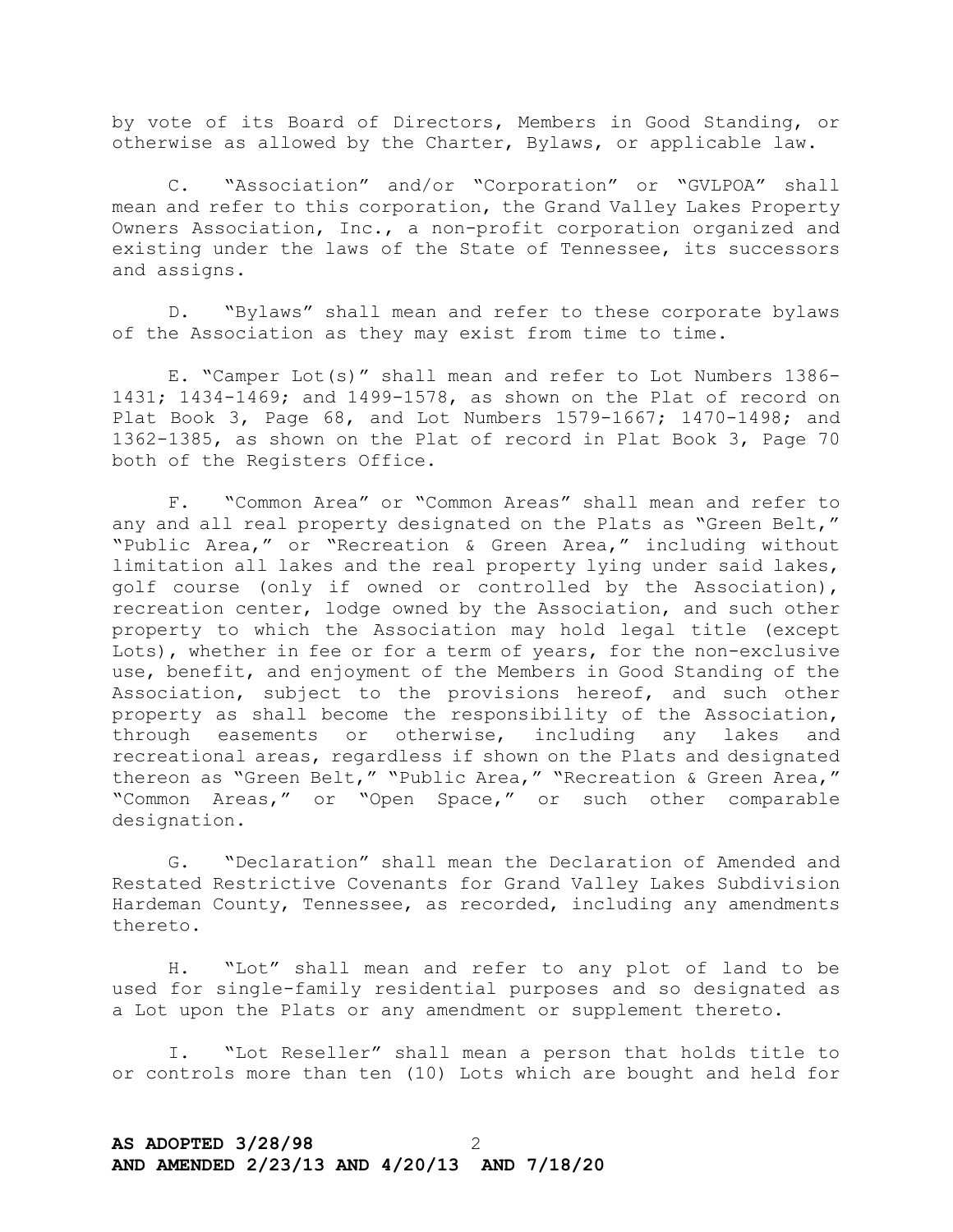resale rather than personal use and is actively engaged in the marketing of those Lots.

J. "Member" shall mean and refer to any person who shall be an Owner and, as such, a member of the Association as hereinafter defined in Article V below.

K. "Member(s) in Good Standing" shall mean and refer to any person(s) who shall be determined to be as such in accordance with Article V below.

L. "Mobile Home Lot(s)" shall mean and refer to those lots numbered 1175-1213; 1227-1266; 1330-1361; 1214-1226; 1267-1308; 1309-1329; 1432; and 1433, as depicted on the sheets of record, showing these lots, in Plat Book 3, pages 33, 40, and 66 of the Registers Office.

M. "Owner" shall mean and refer to the record owner according to a deed or other conveyance recorded in the Registers Office, whether one (1) or more persons or entities, of the fee interest in any Lot or portion of a Lot, excluding, however, those parties having such interest merely as security for the performance of an obligation.

N. "Obligations" shall mean and refer to any sum of money owed to the Association by any Owner or Occupant, including without limitation water availability, water usage, and water connection fees; special, monthly, annual, or regular dues and assessments or other charges for the creation and continuation of operating and/or capital funds in amounts to be established from time to time by the Association in accordance with the Bylaws, including any sums owed as a result of the violation of the Declaration, the Bylaws, or any rules or regulations adopted by the Association, together with the costs and expenses including reasonable attorneys fees of the Association in enforcing the respective provisions.

O. "Occupant" shall mean and refer to any individual who shall be an Owner, or if not an owner, the individual(s) who shall occupy or use any structure erected on any Lot.

P. "Person" shall mean and refer to a natural person, as well as a corporation, partnership, firm, association, trust, or other legal entity.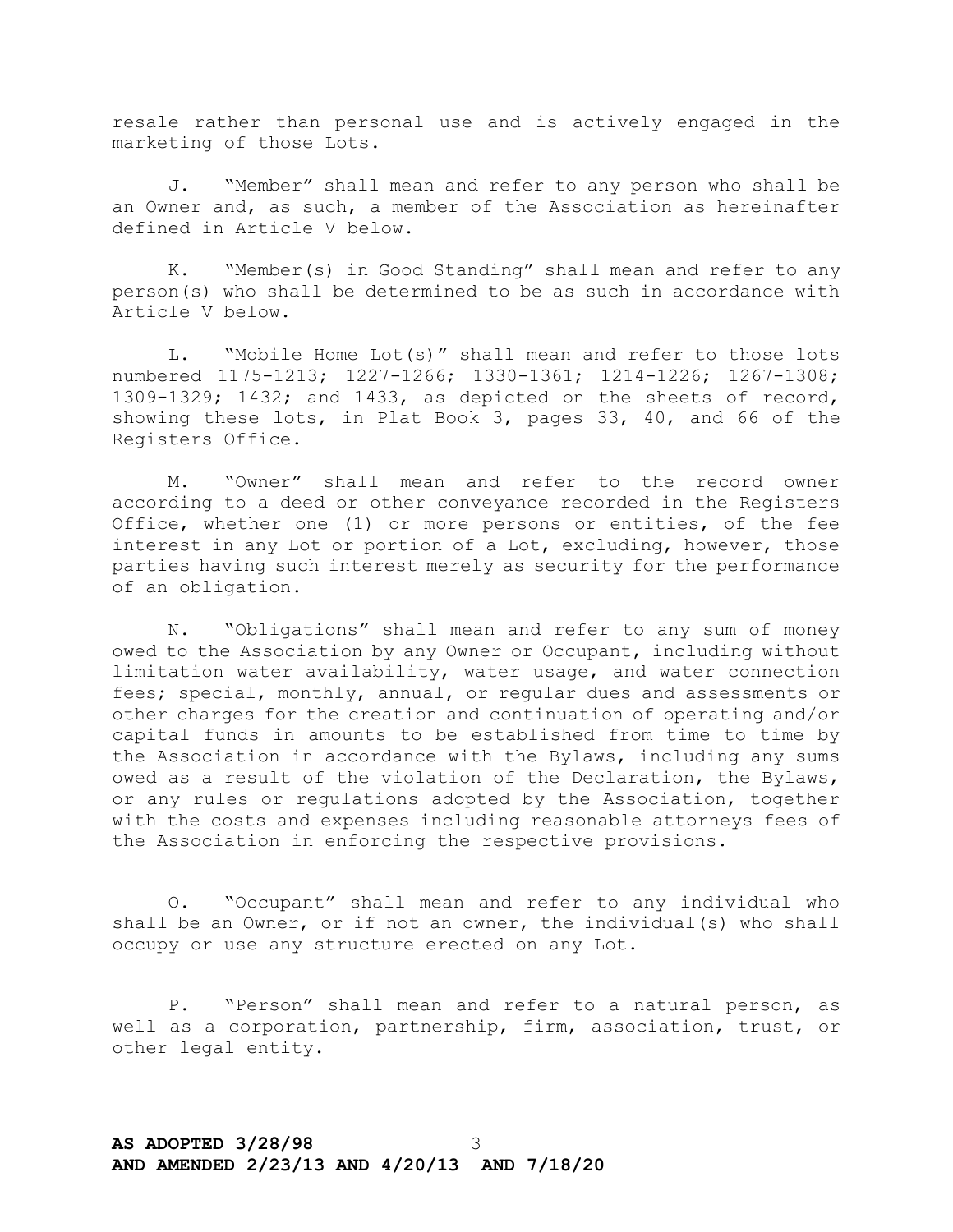Q. "Plat" or "Plats" shall mean and refer to those drawings of the various subdivision sections, whether or not more than one sheet, recorded in the Plat Books of the Register's Office, together with any amendments and supplements thereto and all restrictions, or notations shown thereon. Provided, however, the restrictions that may be set forth on any Plat shall be superseded by the Amended Covenants. As of March 21, 1998 the defined Plats appear of record in Plat Book 3, Pages 11, 12, 21, 22, 26, 33, 37, 40, 44, 46, 47, 48, 49, 50, 66, 68, and 70 of the Register's Office. This shall also mean and refer to an amendment of the Plat to combine two (2) or more Lots in accordance with the Amended Covenants.

R. "Properties" or "Property" shall mean and refer to any and all of that certain real property now, or which may hereafter be brought within that certain residential subdivision commonly known as Grand Valley Lakes, Hardeman County, Tennessee including the roads, commercial property, and golf course as shown on the Plats.

S. "Register's Office" shall mean the Register's Office for Hardeman County, Tennessee or such other governmental office as may be designated by the laws of the State of Tennessee as the place for recording documents affecting or pertaining to real property.

T. "Resale Lots" shall mean those lots owned by a Lot Reseller.

U. "GVLPOA Lot" shall mean or refer to any plot of land to be used for single family residential purposes and so designated as a lot on the plats or any amendment or supplement thereto as defined in Paragraph 1.8 of the Restrictive Covenants and owned by the Association.

## ARTICLE IV

## PURPOSES

The purposes for which the Corporation is organized are:

A. To assist in the development and maintenance of a community designed for safe, healthful, and harmonious living.

B. To promote the collective and individual property and civic interest and rights of all persons, firms, and corporations owning property in Grand Valley Lakes Subdivision.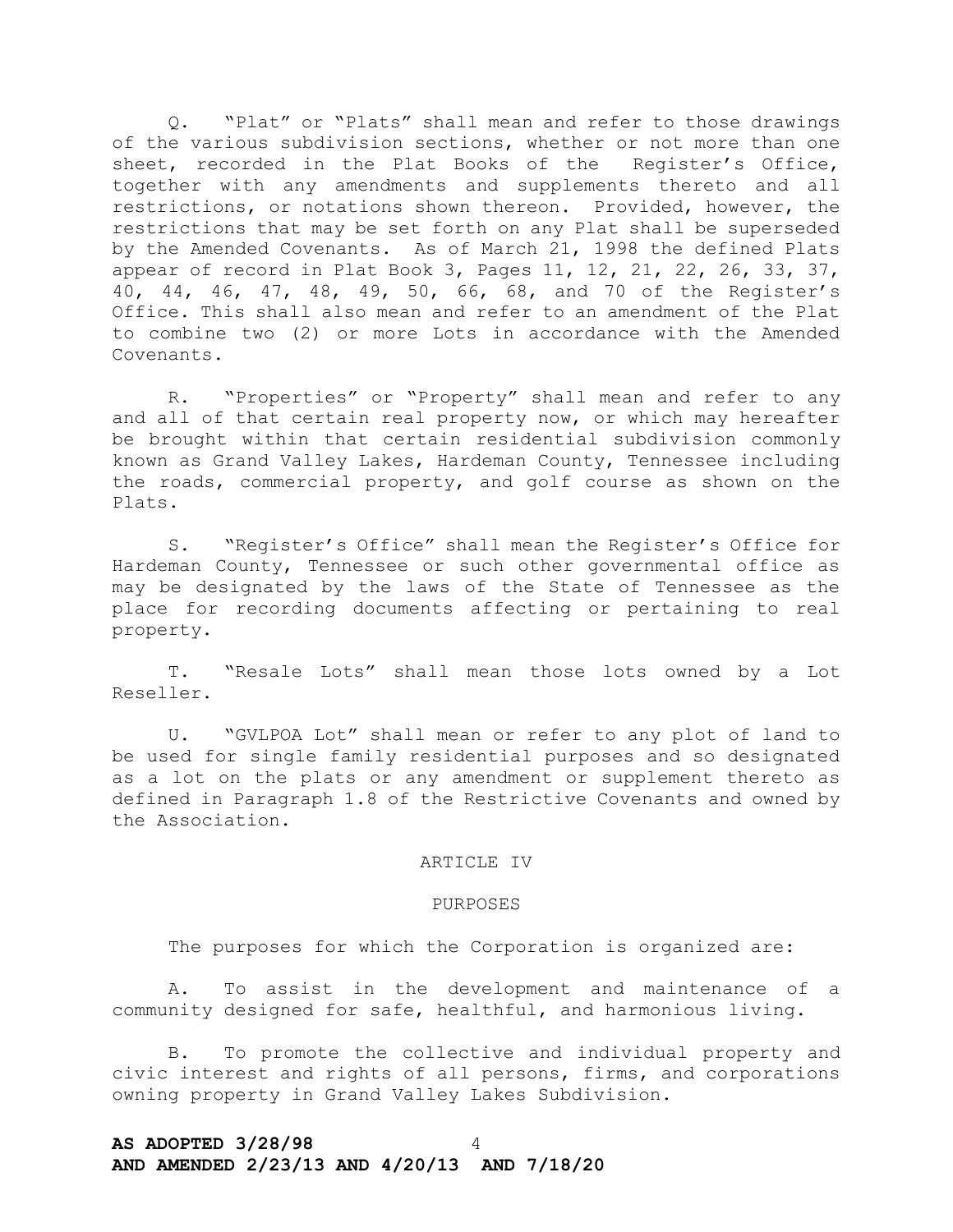C. To care for the improvements and maintenance of all property and assets owned by the Association, including without limitation a community center, gateways, public easements, parkways, grass plots, parking areas, any facilities of any kind dedicated to the community use, open spaces and other ornamental features owned by the Association.

D. To cooperate with the Owners of all Lots now existing, or which hereafter shall exist in the Property in keeping them in good order and sightly condition, and in preventing them from becoming a nuisance and detriment to the beauty of the remaining Lots and Property, and to the value of the improved property therein; and to take any action with reference to any Lots as may be necessary or desirable to enforce the Amended Covenants applicable thereto.

E. To aid and cooperate with the Members of this Corporation and all Owners in the enforcement of such conditions, covenants, and restrictions on the appurtenances to their property as are now in existence as well as any other conditions, covenants, and restrictions that shall hereafter be approved.

F. In general, but in connection with foregoing, to do any and all things necessary to promote the general welfare of the residents, Occupants, and Owners of any portions of the Property, and their property interest therein. To acquire, own, or lease such real and personal property as may be necessary or convenient for the transaction of its business and the fulfillment of its business, and the fulfillment of its purposes and objects.

G. To aid and arrange social and recreational functions for the Members.

H. To exercise any and all powers which may be delegated to it from time to time by the Owners.

I. This Corporation shall not engage in political activity, or pursue political purposes of any kind or character nor allow any of its facilities to be used for political activity. Provided, however, that this shall not prevent a building owned by the Association to be used as a voting location by the Hardeman County Election Commission.

J. To promote and develop charitable, educational, and recreational purposes among the Members and Owners.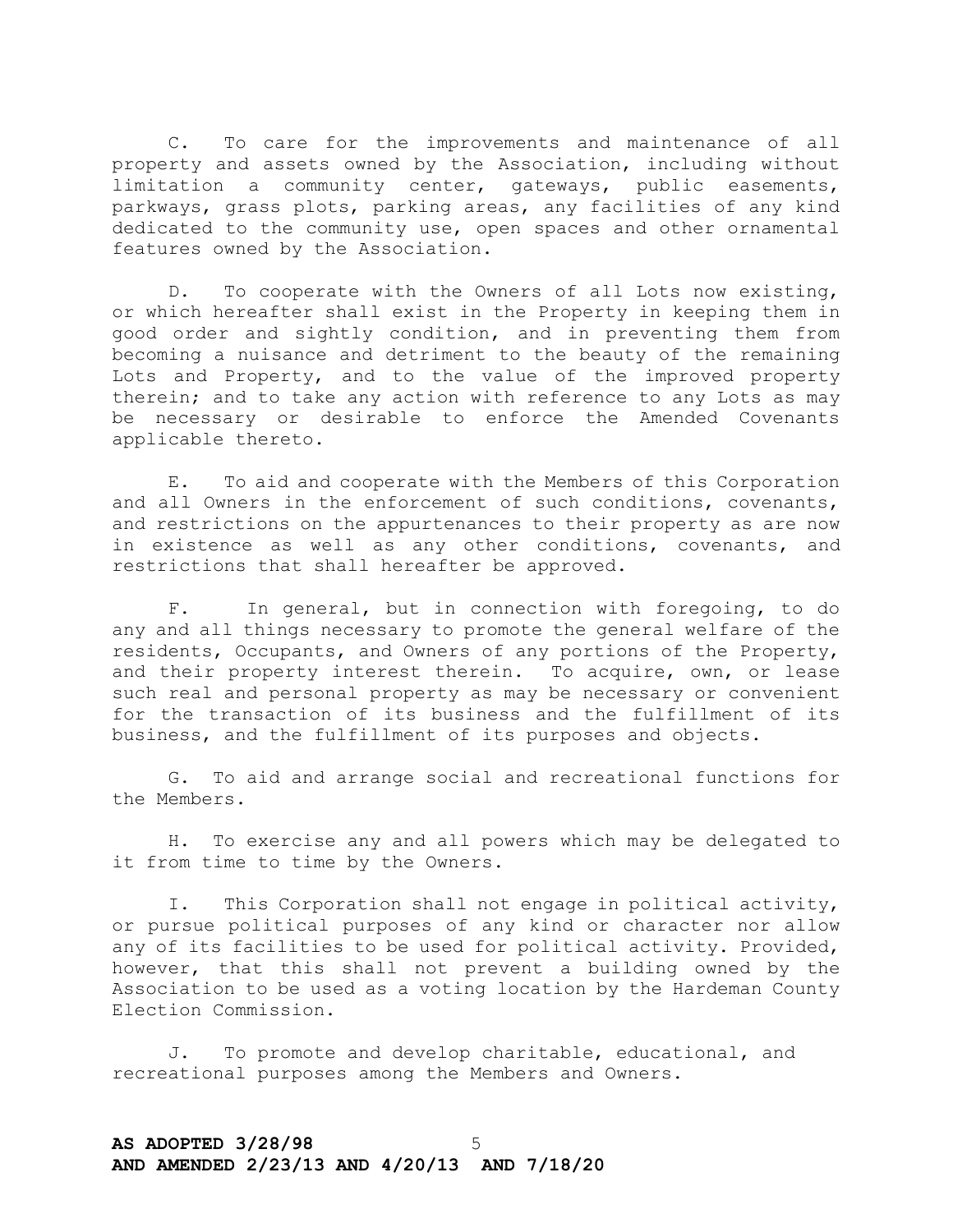K. No dividends shall be paid and no part of the income or profits shall be distributed to its Members, Directors, or Officers. The Corporation may pay compensation in a reasonable amount to its Members for services rendered, but not if they are a Director or Officer(except the Sergeant At Arms) subject to any other applicable laws or By-Law provisions. Any employee to be hired shall be selected by the Board of Directors, which shall also establish his or her compensation and job description. All employees shall be "at will" employees and may be terminated at any time with or without cause. Likewise any employee may terminate their employment at any time with or without cause.

L. To acquire, own and operate public or private utility corporations or water works that provide services predominantly to the Lots.

M. In no event shall the Corporation extend its' funds, income, or profits to another by way of personal or business loan, wage advancement, or otherwise. It shall be consistent with the purposes of this Corporation, upon consent and approval by the Board of Directors to secure loans or lines of credit from any person, association of persons, banks, credit unions, or corporations for the furtherance of corporate projects or endeavors. Provided, however, this paragraph shall not prohibit the Association from expending its funds to enforce the provisions of Paragraph 3.13 of the Amended Covenants or Paragraph IV D. above with regard to any Lot, Commercial Property, or the Golf Course should those areas violate said provisions.

N. To carry out any other lawful purpose permitted by a corporation organized and operating pursuant to the Tennessee Nonprofit Corporation Act and not specifically limited or prohibited by the Charter of the Association. No action shall be taken that would invalidate the not for profit status existing under the Internal Revenue Code of the United States.

O. The Corporation shall operate as a Drug Free Workplace, implement and maintain the program in accordance with the guidelines established by the Tennessee Department of Labor and Workforce Development Drug Free Workplace Program. All employees as a condition of employment and continued employment shall be required to take a drug test and comply in all respects with the Tennessee Drug Free Workplace Program.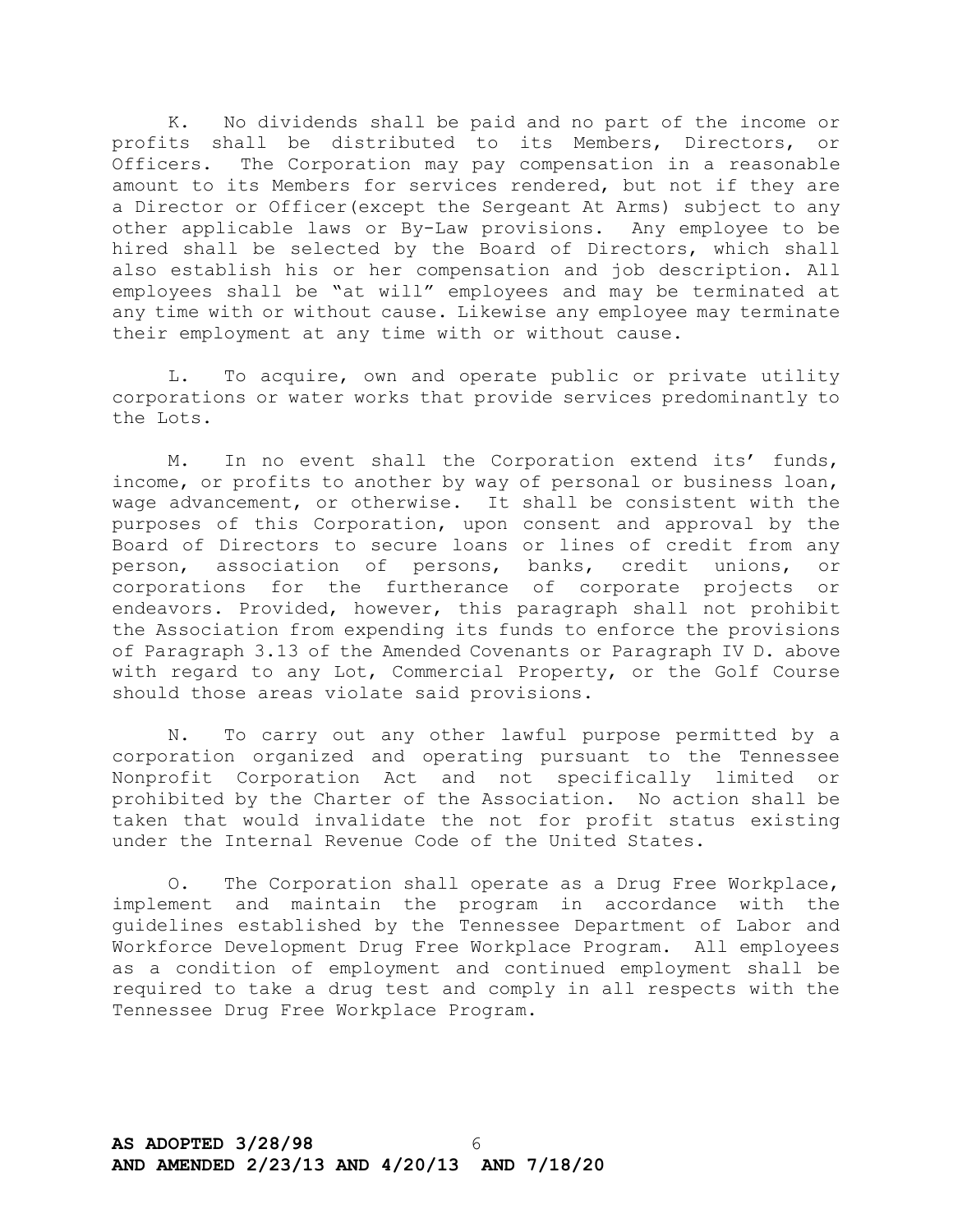### ARTICLE V

#### MEMBERSHIP

A. Eligibility. Every person who purchases a Lot must become a Member of this Corporation. Governmental entities, banks, finance companies, and other financial institutions owning Lots as a result of foreclosure under deeds of trust and/or mortgages, by tax sales for delinquent taxes, or by deeds in lieu of such foreclosure action, are not eligible for membership nor have any rights to use the Common Areas. When any Lot is owned of record in joint tenancy, tenancy in common, tenancy by the entirety, or by some other legal entity, the membership as to such Lot shall be joint and the rights of such membership (including the voting power arising there from) shall be exercised only as set forth herein.

B. Compliance. Membership shall include an undertaking by each Member to comply with these Bylaws and the rules and regulations as promulgated and adopted by the Corporation as well as the Declaration.

C. Member in Good Standing. A Member in Good Standing is an Owner whose membership rights have not been suspended or terminated in accordance with Paragraphs H and I of this Article. Membership rights shall be determined on a Lot by Lot basis.

D. Family Unit Rights to Use Common Areas. The immediate family residing with the Member in Good Standing shall have all the rights of the Member in utilizing all Common Areas and facilities of the Association.

E. Corporate, Partnership, or Other Legal Entity. The Owner of a Lot(s) titled in a legal entity such as a corporation, partnership, trust, or limited liability company, shall be deemed to have four (4) individuals who may exercise the rights of Members to use the Common Areas. The governing body of such legal entity shall designate in writing to the Association those persons who may exercise these usage rights. No single legal entity regardless of the number of Lots owned may designate more than four (4) individuals who may exercise the rights of Members to use the Common Areas. This provision shall also apply to a legal entity that may hold membership rights by assignment.

F. Assignment of Rights to Use Common Areas. An Owner who is a Member of this Corporation may assign his membership rights for use of the common facilities. Only the Owner of a lot shall be entitled to exercise the voting rights unless assigned by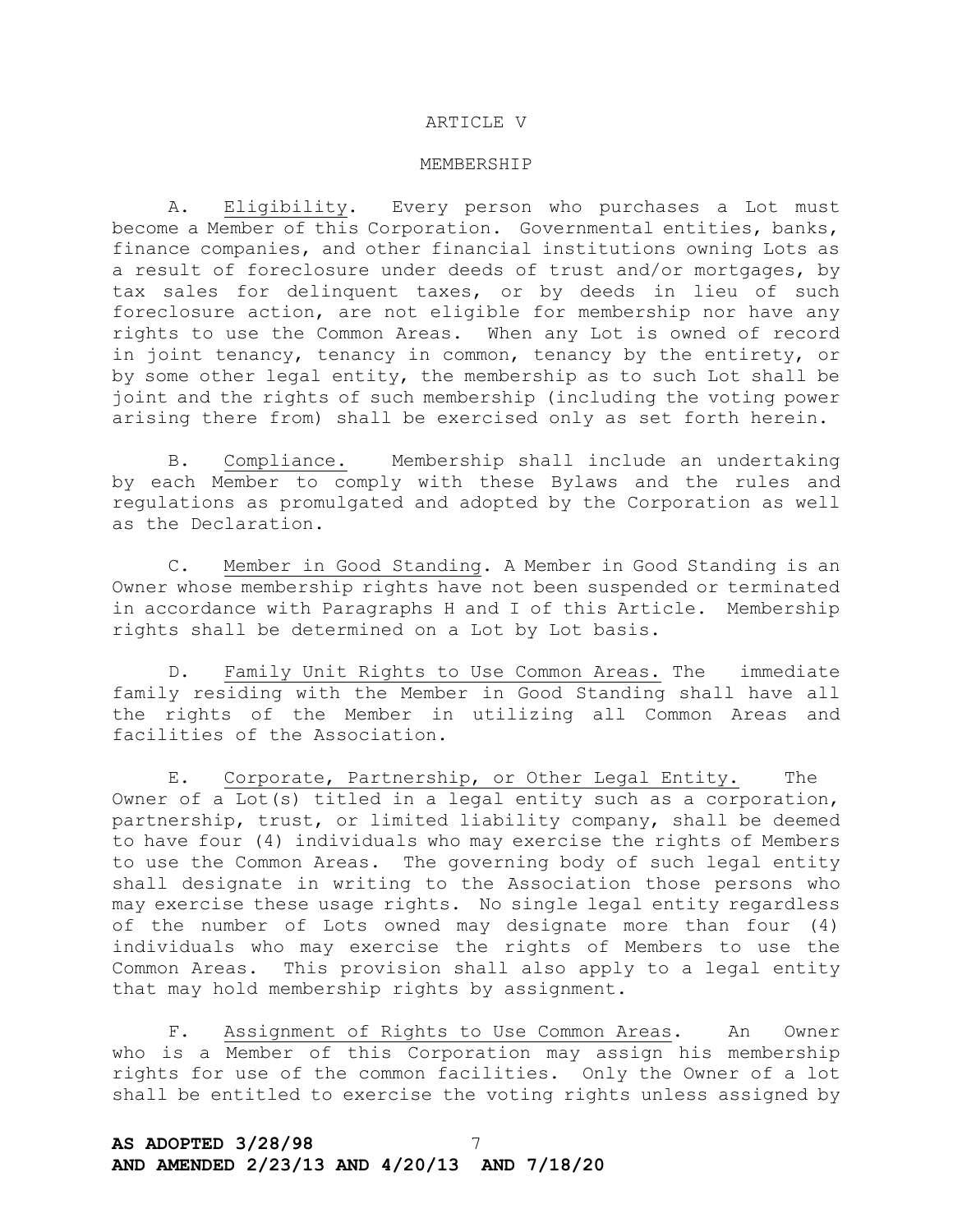proxy as set forth below. In any case, when the Owner assigns his rights to use the Common Areas to another, he no longer has the right to use any Common Areas. Such assignment shall be in writing by way of lease or otherwise, and a copy thereof shall be provided by the Owner to the Association to become effective and binding upon the Corporation.

G. Automatic Termination. Membership in the Association shall automatically terminate upon the date a Member ceases to be an Owner of a Lot.

H. Suspension of Membership Rights. Membership in the Association of the Owner, and all rights associated therewith, shall be automatically suspended when any Obligation(s) associated with that Lot become delinquent. An Obligation becomes delinquent when it is not paid within thirty (30) calendar days of when due. Further, in the event of a material breach (other than the payment of Obligations) of the terms and conditions of the Declaration, these Bylaws, or any rules and regulations of the Association, after at least fifteen (15) calendar days written notice of the breach, and the failure to cure the breach within the time period stipulated therefore in the notice, the membership of the Owner shall be suspended until the breach has been cured. An Owner, may request in writing a hearing, not less than five (5) calendar days before the effective date of the suspension before the Board of Directors or its designee(s). An Owner whose membership rights have been suspended is not a Member in Good Standing as to that Lot.

I. Termination of Membership for Cause. An Owners membership in the Association may be terminated for cause for any repeated or continuous violation of any provisions of the Declaration, these Bylaws, or any rules and regulations of the Association, after fifteen (15) calendar days written notice of the violations, the opportunity to be heard by the Board of Directors at least five (5) calendar days prior to the effective date of the termination, and the majority vote of the Board of Directors terminating the membership.

J. Use of Common Areas Following Suspension or Termination. Once a membership of an Owner is suspended or terminated, all rights of use of the Common Areas, facilities, and roadways appurtenant to membership in the Association for that Lot shall immediately terminate for all individuals having usage rights through, or by assignment from, that Owner. Provided, however, that the Owner may continue to have access to his Lot over the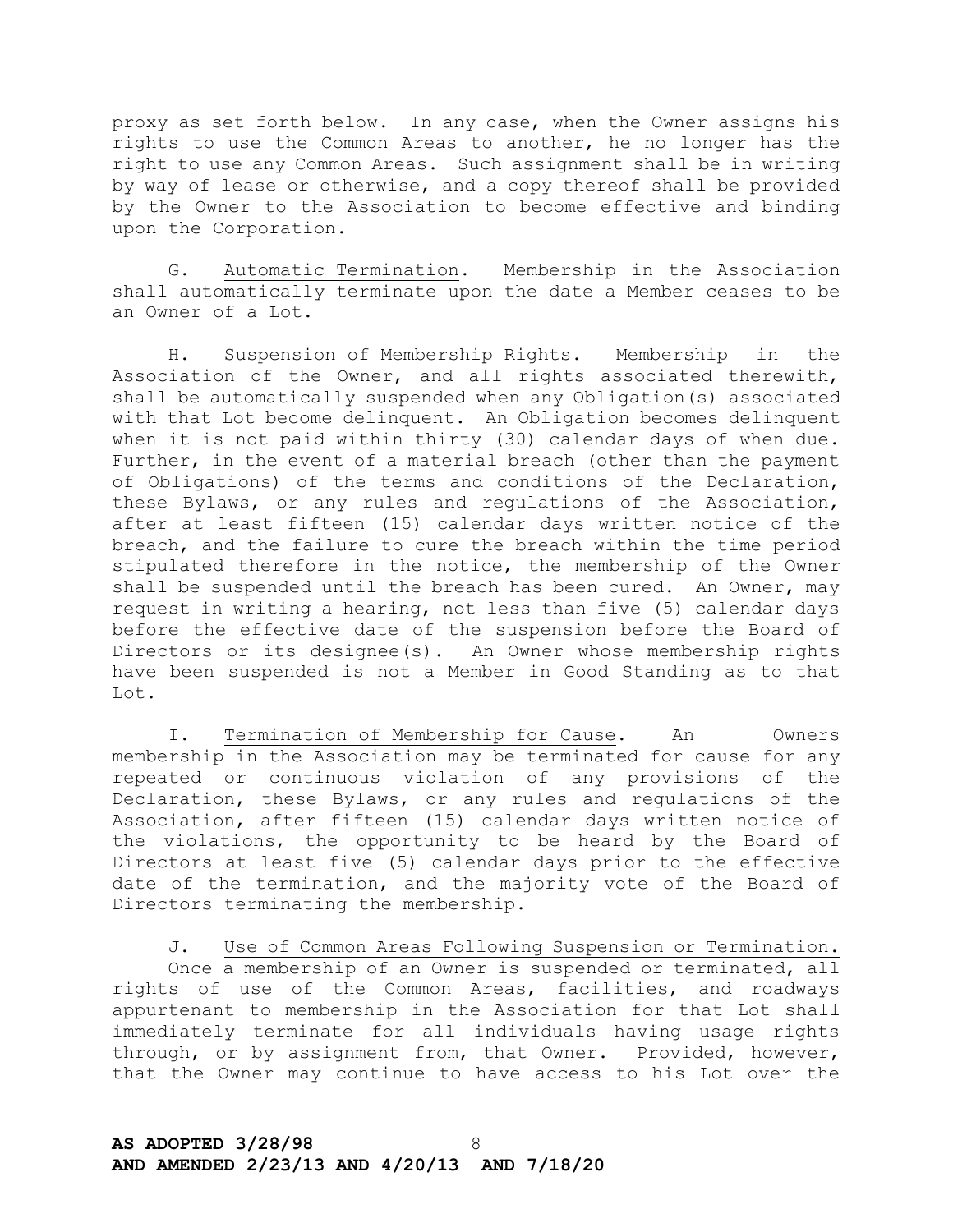roadways of the Association following the most direct route from the main Property entrance on Lake Hardeman Road to the Lot.

K. Payment of Obligations Following Suspension or Termination. The suspension or termination of membership in the Association shall not affect in any respect the personal liability of any Owner to the Corporation for any Obligations whether due, past due, or becoming due in the future, except when termination is the result of the sale of the Lot which shall terminate the liability for Obligations coming due thereafter.

L. Voting and Voting Rights. The voting rights of the membership shall be appurtenant to the ownership of the Lot. The Owner of each Lot who is a Member in Good Standing with respect to that Lot shall be entitled to one (1) vote. When two (2) or more persons hold an interest in any Lot as owners thereof, the vote for such Lot shall be exercised by one (1) of such persons as proxy or nominee for all persons holding an interest as Owners by all the titled owners designating in writing to the Association the individual who may cast the vote for the Lot. The signature of all record owners of a Lot on a written ballot, proxy, or petition, shall be sufficient to indicate the vote for that Lot. A corporate Member's vote shall be cast by the President of the member corporation or any other officer or proxy designated by the President or Board of Directors of such corporation. In no event shall more than one (1) vote be cast with respect to any Lot.

## M. Reseller Lots Rights and Obligations.

Voting rights for Reseller Lots shall be appurtenant to only ten (10) Lots. There shall be no voting rights for Reseller Lots controlled by the same person or entity for the Lots exceeding ten (10) in number. In addition no water availability charges shall be made as to the Lots exceeding ten (10) in number. Provided, further, that if a Lot Reseller desires not to pay water availability fees on the ten (10) lots with voting rights then they shall make such election in writing on or before March 31st of each year by giving written notice to the Association of that election. For the Reseller Lots for which no water availability fee is paid there likewise shall be no voting rights for each such lot. A Lot Reseller shall within thirty (30) days of purchase notify the Association that the Lot(s) are Reseller Lots. The Association shall have the right on a periodic basis to verify that the Lot Reseller is in fact a Lot Reseller and actively marketing those Lots. Reseller Lots without voting rights shall have no usage rights with regards to the Common Areas and the owner shall not be considered as Member in Good Standing for any purpose. For Reseller Lots held at the time of the adoption of these Amended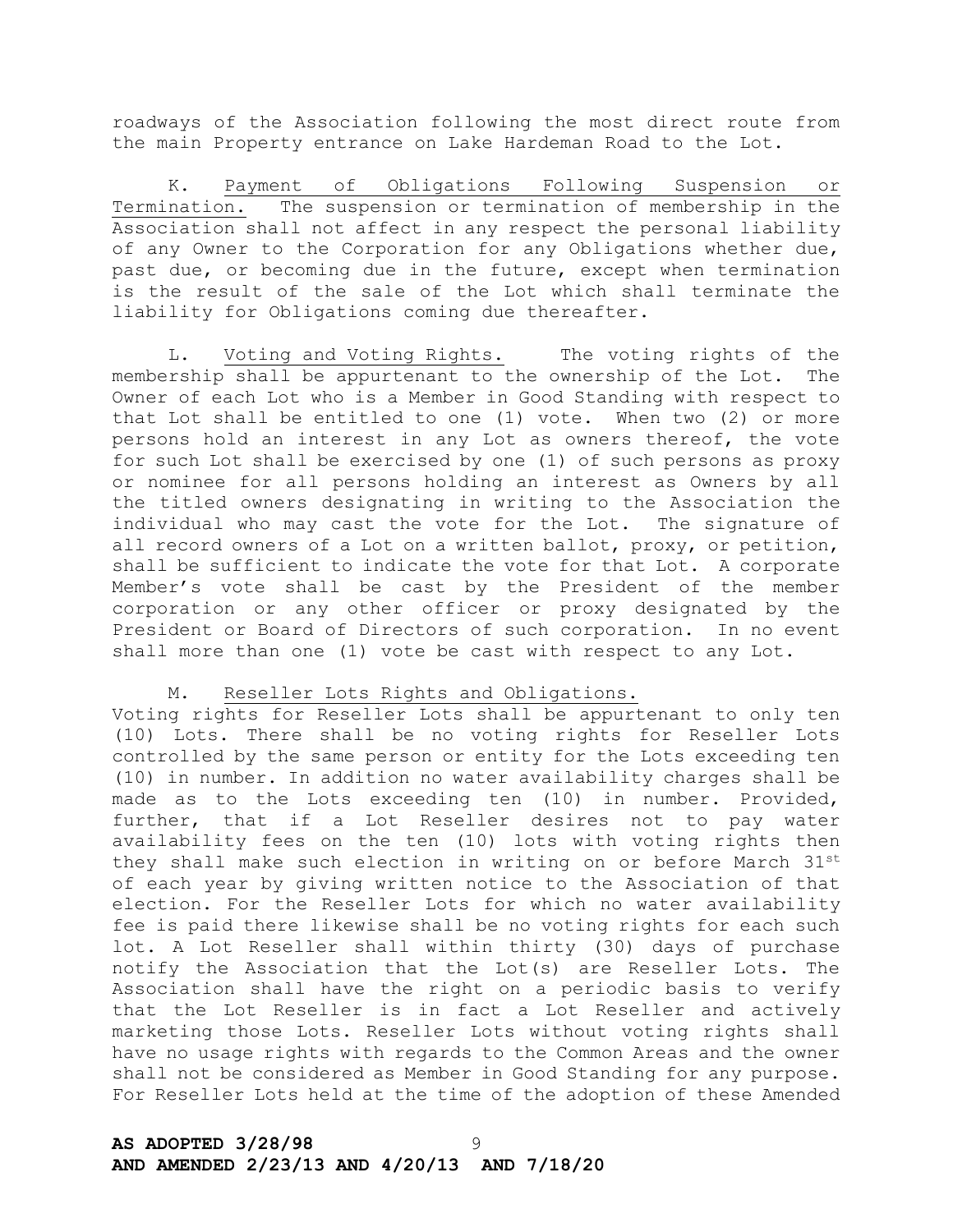Bylaws the Lot Reseller shall have sixty (60) days after that date to designate the Reseller Lots.

N. Lots Owned by the Association. Lots owned by the Association shall have no voting rights nor be counted as Lots in Good Standing for any purpose so long as they are owned by the Association. Further, no Obligations shall accrue during the term of ownership by the Corporation.

O. Use of GVLPOA Lots. Any GVLPOA Lot, may be used for uses other than single family residential purposes only if it is so designated by act of the Board of Directors and so designated as a lot on the plats or any amendment or supplement thereto of record in the Register's Office for Hardeman County, Tennessee. A GVLPOA lot may be used by the Association as other than a single family residential lot if the Association through its board shall designate said lot usage at two consecutive board meetings. The designation shall then be recorded in the Register's Office for Hardeman County, Tennessee. The designation does not create a Common Area. The Association may charge for the use of such lot(s).

As of the date hereof, there are various lots that are being used by the Association not for single family residential usage. These lots may now be used as indicated below:

Lots N1329, N1330 and N1331 - Helipad

Lots 255, 256, 257, 259 – Maintenance shop and storage

purposes

Lots 179- Public dump Lots N617, N618, N619, N620 and N621 – Trailer parking and other vehicle parking purposes Lot 258- Water tower (old) Lot N507, N508 and N509- Water tower (new) Lot 199- GVLPOA lodge

ARTICLE VI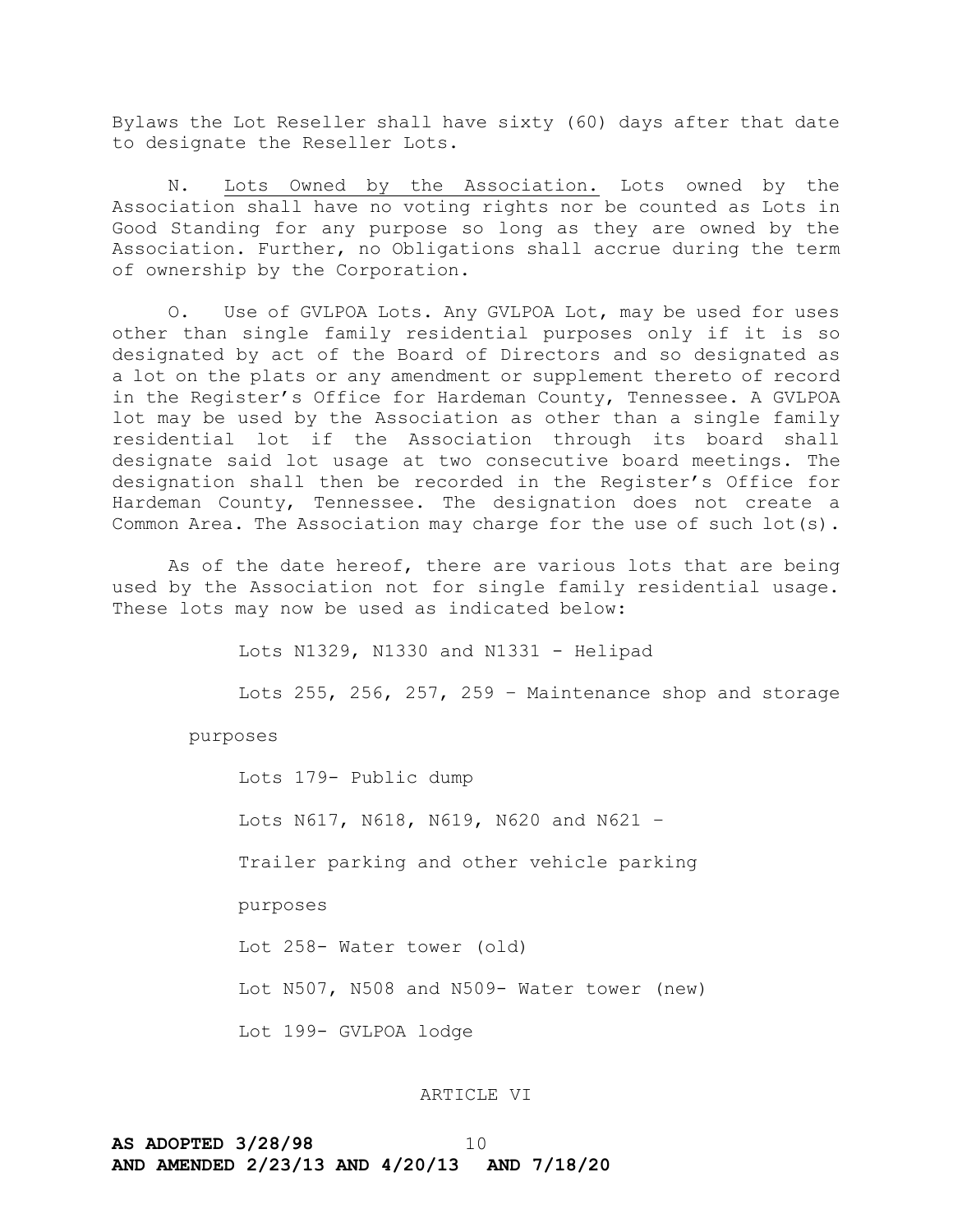#### MEETINGS OF MEMBERS

A. Location. All membership meetings of the Corporation shall be held in Hardeman County, Tennessee and if practical in a building on the Property. The notice of any meeting shall specify the location.

B. Annual Meetings. The annual meetings of the Members of the Corporation shall be held on the last Saturday of April, beginning at 10:00 A.M. local time. At such annual meetings, the Members of the Corporation shall elect members of the Board of Directors and conduct such other business as may properly come before it.

C. Special Meetings. Special meetings of the Members of the Corporation may be called by the President, Vice-President, Secretary, Treasurer, or by a majority of the Board of Directors. A meeting must be called by any such officer after receipt of a written request for a special meeting signed by Members in Good Standing; at the time the request is presented, having the right to cast at least one hundred fifty (150) votes. Such written request shall state the purpose or purposes of the proposed meeting. A written request by Petition of Members shall require the posting of a refundable cash deposit of \$500. If the action(s) requested in the Petition of Members is approved by the Members at the Special Meeting then the deposit shall be refunded to the Member(s) posting the deposit. If the action(s) requested in the Petition of Members is disapproved by the Members at the Special Meeting then the members(s) posting the initial deposit shall pay to the GVLPOA all actual costs of the preparation of the notice, mailing thereof, and holding of the meeting including the attendance of counsel. These costs shall be a joint and several Obligation of those members to the Corporation. Said meeting shall be called and held within sixty (60) calendar days of receipt of the written request with deposit, or the request of a majority of the Board of Directors. The business transacted at the special meeting shall be confined to the purposes stated in the notice unless four-fifths (4/5) of the Members in Good Standing present, either in person or by proxy, consent to the conduct of other business.

D. Fixing Record Date. Only those Members in Good Standing thirty (30) calendar days before any meeting of the Corporation shall be entitled to notice of such meeting. Only those Members in Good Standing at the time of commencement of any meeting are entitled to vote at said meeting.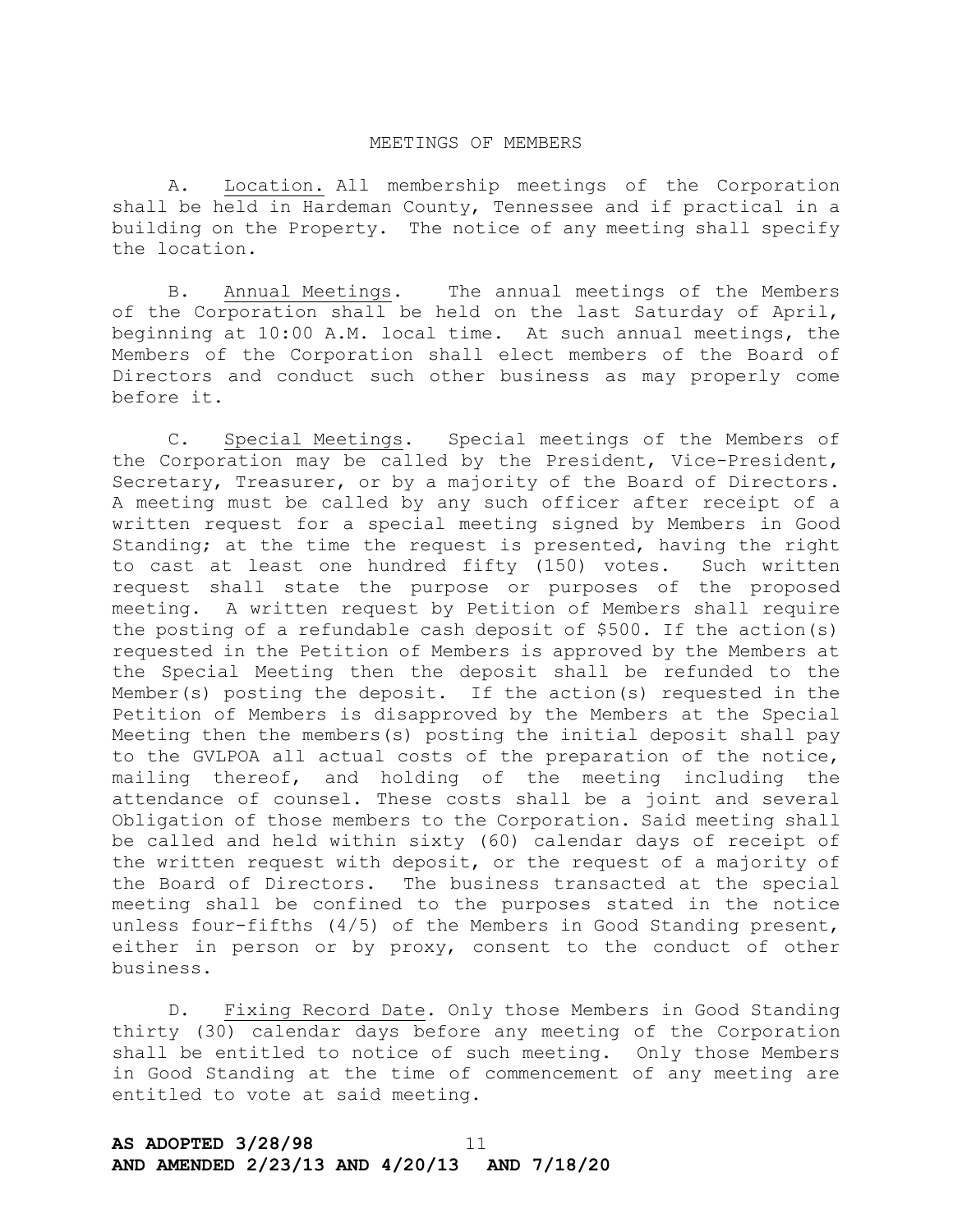E. Notice of Meetings. Notice of the meetings, other than the annual meeting, shall indicate and state that it is issued by or called at the direction of the person or persons calling the meeting and state the items to be considered at the meeting. All notices of any meetings shall be mailed not less than ten (10) nor more than thirty (30) calendar days prior to the date of the meeting.

F. Waiver of Notice. Notice of meetings need not be given to any Member of the Corporation who signs a waiver of notice, either in person or by proxy, whether before or after the meeting. The attendance of any Member at a meeting, in person or by proxy, without protesting the lack of knowledge at the beginning of the meeting (or promptly upon the Members arrival) shall constitute a waiver of notice of the meeting only as to that Member.

G. Quorum of Members. A quorum at any meeting of the Members of the Corporation shall consist of the presence in person or by proxy of ten percent (10%) of the total votes entitled to be cast by Members in Good Standing. When a quorum is once present to organize the meeting, it cannot be broken by the subsequent withdrawal of Members of the Corporation. The Members present may adjourn the meeting despite the absence of a quorum.

H. Counting of Votes and Effective Thereof. If a quorum exists, action on a matter is approved if the votes cast in favor of the action exceed the votes cast opposing the action, unless the Charter, Bylaws, Declarations, *Roberts Rules of Order Revised* or applicable state law specifically require a greater number of affirmative votes. In the event a Member abstains from a vote, the vote of the remaining Members shall constitute the action of the Members without counting the abstaining Member(s). The action of the Members shall take effect immediately after an affirmative vote on an issue unless otherwise specified in the action bringing the issue for consideration.

I. Number of Votes per Matter. Each Member in Good Standing shall be entitled to one vote per Lot owned on each matter submitted to a vote of the Members. Only the voting rights appurtenant to Owners of those Lots whose Membership rights are in Good Standing with respect to a particular Lot (i.e. no Obligations are delinquent with respect to that Lot) shall be counted for determining quorum and votes cast. The election of Directors shall be considered one (1) matter irregardless of the number of Director positions to be filled.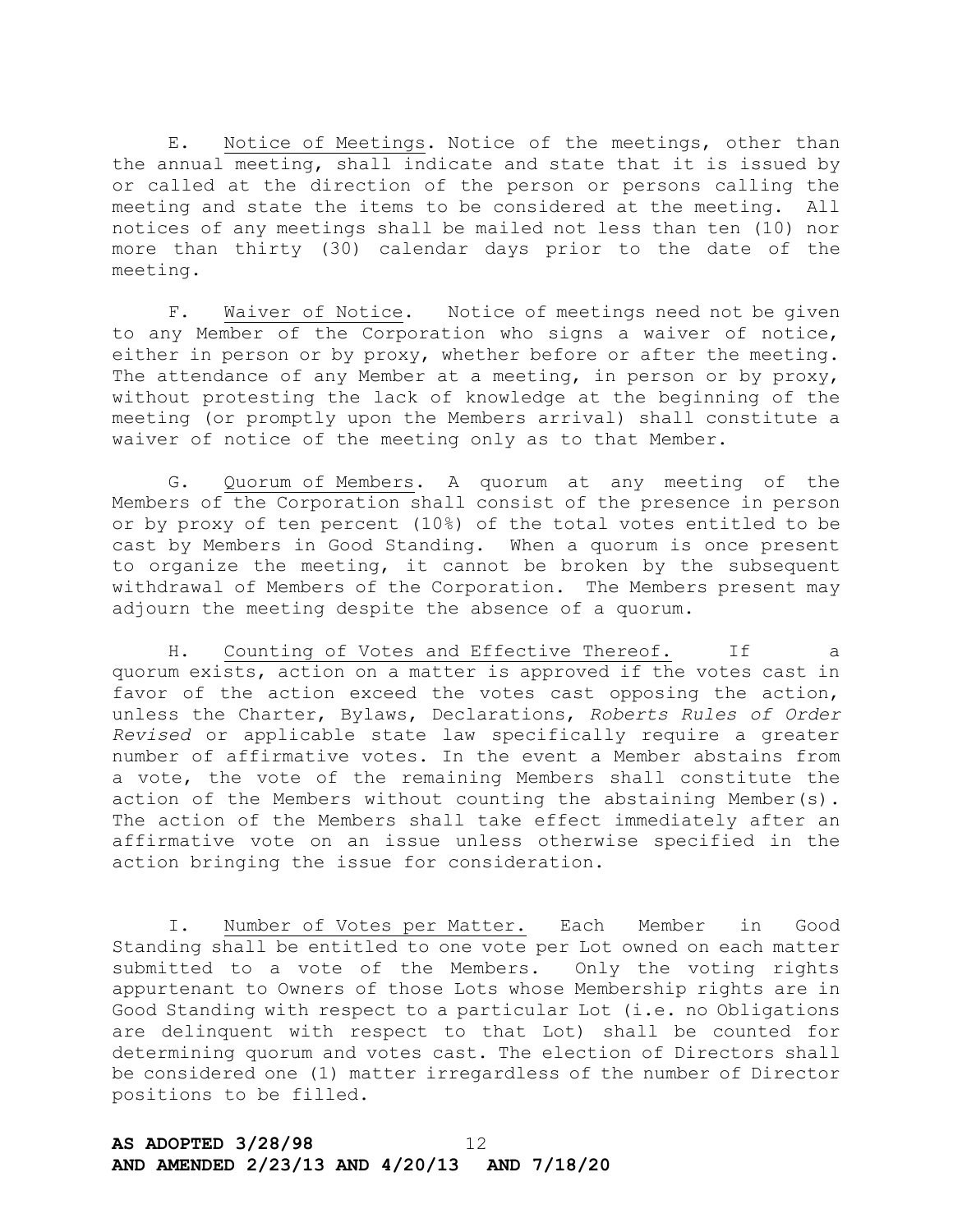J. Proxies. A vote may be cast in person or by proxy at any meeting. The provisions of T.C.A. Section 48-57-205, as in existence from time to time, shall govern the use of and voting by proxies.

K. Order of Business. The order of business at the Annual meeting of the Members of the Corporation shall be:

1. Calling the roll and certifying of proxies to determine if a quorum is present.

2. Proof of notice of the meeting or certificate as to waiver of notice.

- 3. Reading of minutes of preceding meeting of Members.
- 4. Reports of the Officers of the Corporation.
- 5. Reports of any committees of the Corporation.
- 6. Election of Directors of the Corporation.
- 7. Unfinished business.
- 8. New business.
- 10. Adjournment.

L. Rules of Order. All meetings of Members of the Corporation shall be governed by *Robert's Rules of Order Revised,* such edition and the interpretation thereof, as determined by the chairman in consultation with corporate counsel who shall be the Association's parliamentarian. Provided, however, that corporate counsel shall not be required to attend any meeting of Members unless requested by any Officer or a majority of the Board.

M. Order Of Business at Other Meetings. The order of business at all other meetings of the Members of the Corporation shall, as far as practical, conform to the order of business at the Annual meeting insofar as the special purpose of the meeting will permit.

N. Voting Inspectors and Conduct of Voting.At any meeting of the Board setting a membership meeting, or as soon thereafter if a meeting is called without a Board meeting, the Board shall appoint three (3) or more neutral inspectors of the election. The inspectors need not be Members or Owners, and shall not be Officers, Directors, candidates, actively support any candidate, or be the spouse of an Officer, Director, or candidate. In the event that there appears to be a faction in opposition to the existing management of the Corporation, one inspector shall be a member of, or appointed by the opposing faction. The inspectors shall assist the Secretary in determining who are Members in Good Standing and giving proper notice to the Members; shall prepare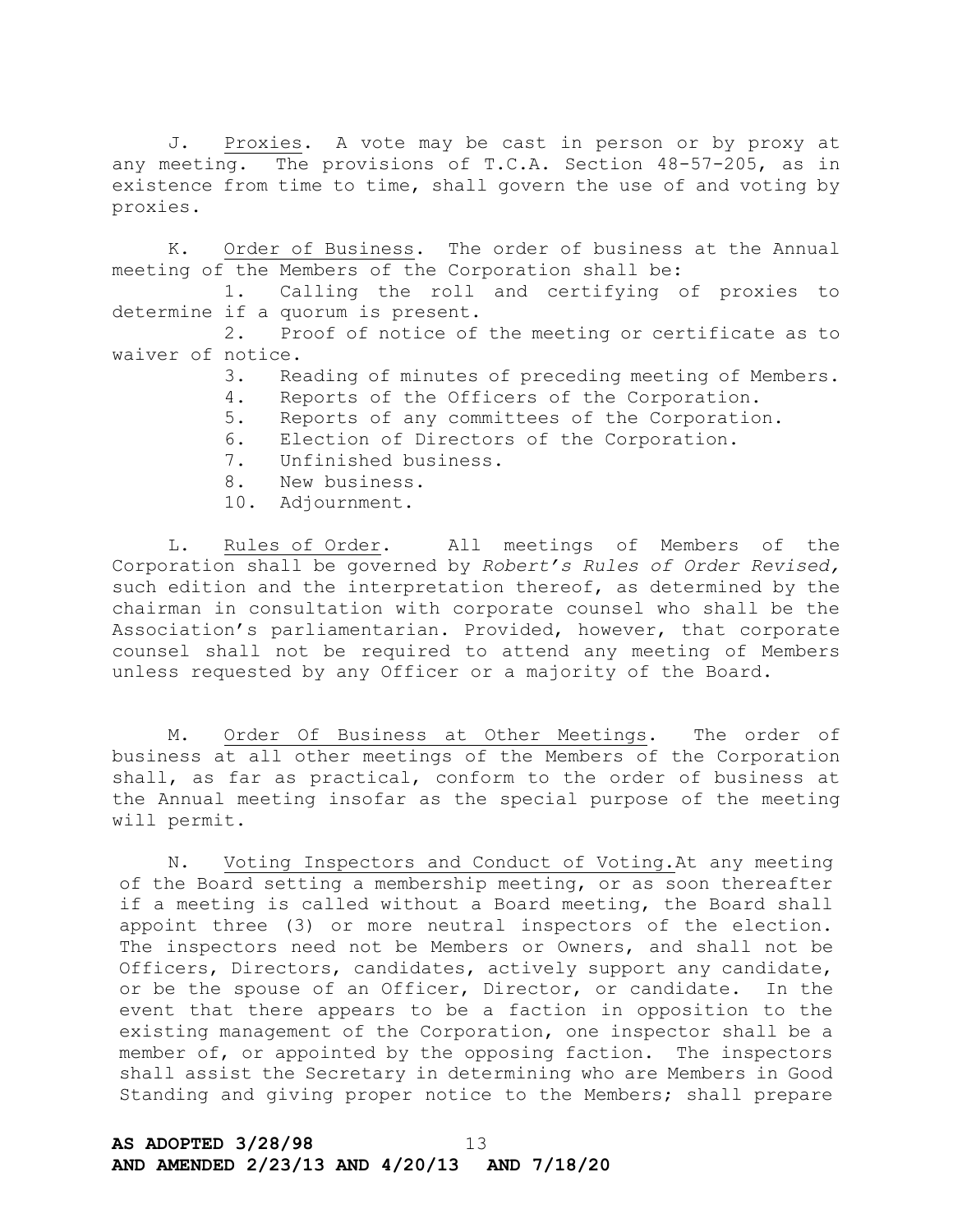the official ballots and proxies; and shall collect, receive, canvas, and report the votes cast at such election. They further shall report in writing to the Board any irregularities noted and the reason's therefore. No inspector shall be subject to suit for performing their functions, and shall be deemed to be acting for the Board, and thus subject to all the protections of Article VII, Paragraph P and Article IX, Paragraphs B and C as well as the statutory provisions referenced therein. Nothing herein shall prevent the Secretary and/or Election Inspectors from requesting assistance from legal counsel as to any matter including without limitation drafting of documents to be used in connection with the meeting. Provided further, that in performing their duties the Secretary and Election Inspectors may request assistance from the office staff of the Corporation as well. The voting and notices given for any Member meetings may be permitted to be done by email or other electronic means by a method established by the Board that is secure, and allow an inspector to determine if notice was received by a lot owner. The Board shall establish a mechanism for implementing said electronic voting and giving of notice which initially will be communicated to the members by print mail. This notice may be contained in a notice of Special or Annual meeting.

## ARTICLE VII

## BOARD OF DIRECTORS

A. Board of Directors. The Corporation shall be governed by a Board of Directors (the "Board").

B. Number, Qualification and Term of Office. The Board shall consist of nine (9) persons each of whom shall be over the age of twenty-one (21) years, are not employees of the Corporation, never been an employee of the Association discharged for cause, and all of whom must be Members in Good Standing of the Corporation as to all Lots in which they have an ownership interest (the "Directors" or "Director"). Three (3) Directors shall be elected for a term of three (3) years at each Annual Meeting of Members to fill the positions vacated by the expiration of the Directors elected at prior meetings. Only one (1) person per household may serve as a Director at any one time. Despite the expiration of a Director's term, the Director continues to serve until a successor is elected, designated or appointed and qualifies, or until there is a decrease in the number of directors by amendment to the Bylaws.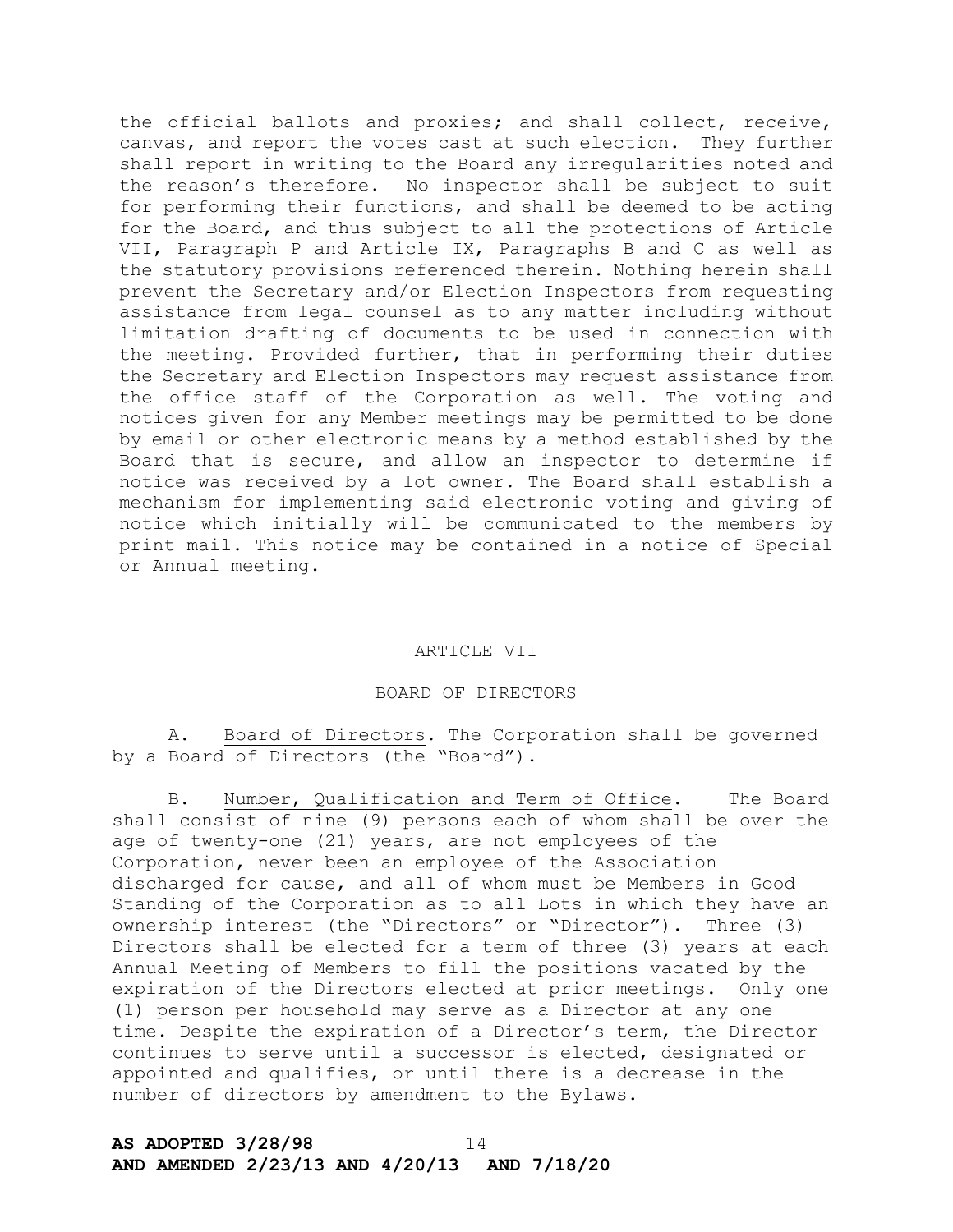C. Nomination and Election. The following procedure shall govern the nomination and election of Directors:

1.At least two (2) months preceding each annual meeting of the Corporation, there shall be appointed by the Board, a nominating committee of not less than three (3) persons, all of whom must be Members in Good Standing. The nominating committee shall meet with speed and, after considering the qualification of persons, shall select the persons, which shall be three or more, to be presented to the Members as candidates for election as a Director of the Corporation. The committee shall report its nominees by notice sent by mail to the Members in Good Standing at least fifteen (15) calendar days prior to the date of the Annual Meeting. The names of the nominees shall be either typed or printed on a ballot as candidates for Director and shall designate the term, if other than a regular term of three (3) years. The mailing of the ballot shall be deemed notice of the selection of the nominees.

2.Any ten (10) Members in Good Standing may nominate candidates for Directors by presenting such nominations in writing signed by them to the Chairman of the Nominating Committee or to the Secretary of the Corporation. Upon receipt of said nomination, the names of such candidates shall by typed or printed on the official ballot. Such nominating petition shall be presented not less than thirty (30) calendar days prior to the Annual Meeting.

3. Nominations may be taken from the floor at any Annual Meeting. Said nominees' names shall not be required to appear on any printed ballot.

4. The candidates receiving a plurality of the votes cast shall be declared elected. Thus, those receiving the greatest number of votes out of the number to be elected shall be declared elected. In the case of a tie vote as to the last place to be filled, a new ballot shall be cast for those candidates with tie votes, in order to determine the last successful candidate, excluding those with a smaller number of votes who shall be declared defeated.

5. Members of the Board shall begin to serve immediately after their election, or appointment by the Board as set forth below.

6. Directors elected to fill any vacancies due to death, resignation or removal of another Director shall serve for the remaining unexpired term of the director who they replace,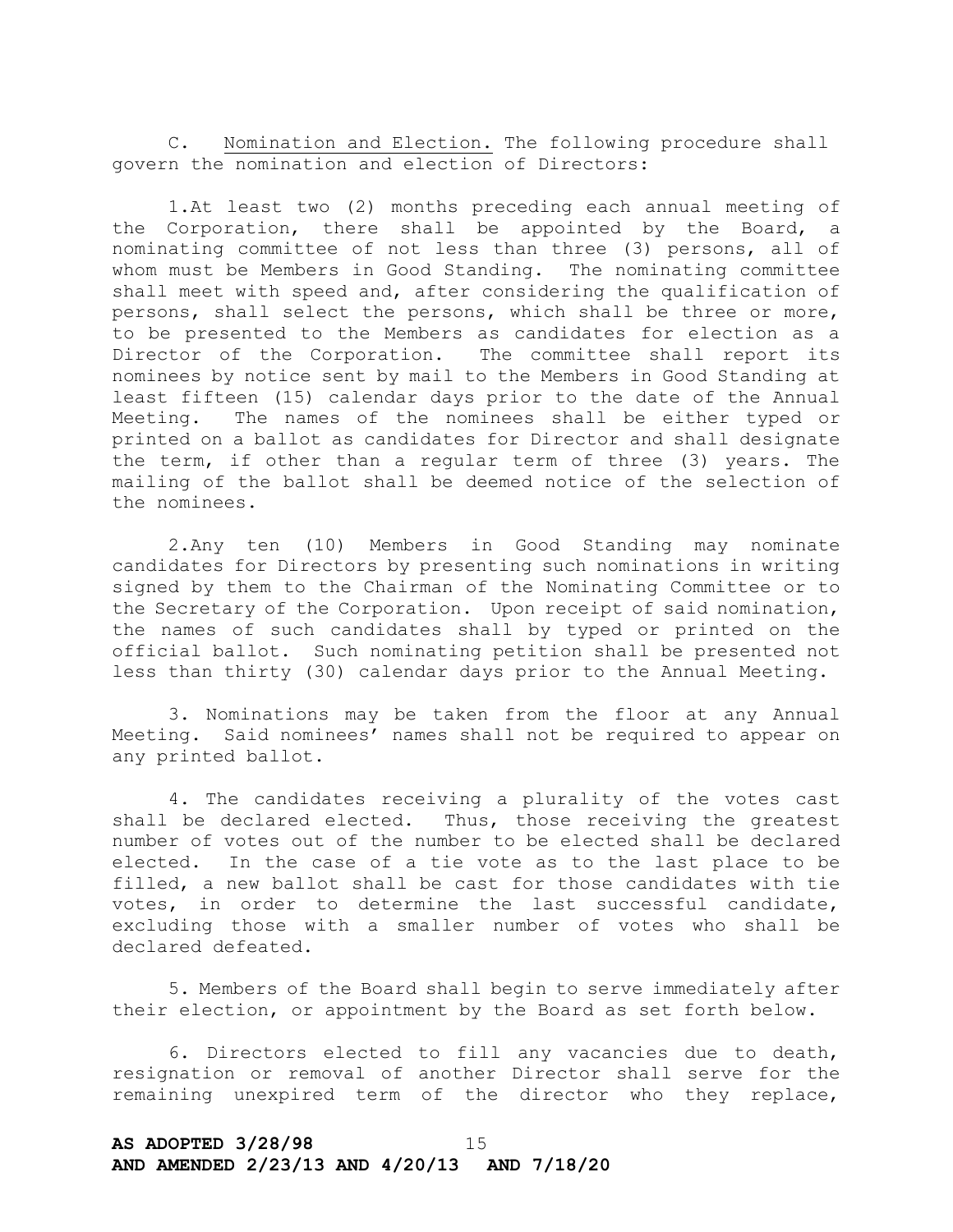irrespective of annual meetings of the Members of the Corporation, so as to not affect the staggering terms of Directors.

D. Removal and Resignations. The following shall govern the removal and resignation of Directors:

1. A member of the Board of Directors may be removed "for cause" by a two thirds (2/3) vote taken by the remaining Directors in attendance, after fifteen (15) calendar days written notice specifying the cause or by a majority vote of the Members in Good Standing of the Corporation present in person or by proxy at the Annual Meeting or a Special Meeting called for that purpose. The notice of the meeting at which a vote may be held to remove a Director "for cause" (either Director or Member) shall set forth with particularity, the "cause" for which the director is being removed. "For Cause" shall include, without limitation, two (2) unexcused absences from regular meetings of the Board. A Director who cannot attend a regular meeting of the Board shall in advance of the meeting advise any Officer of their proposed absence and the reasons therefore. The chairman of each meeting of the Board shall rule on the nature of the absence, subject to a vote of the remaining Directors to the contrary, which action shall be noted in the minutes of that meeting. A Director who is charged with removal for "cause" shall be entitled to present evidence in opposition to the "cause" specified in the notice of the meeting. No matters not stated with particularity in the notice of the meeting shall be considered at the meeting.

2. A Director may not be removed "without cause" unless notice of the request for their removal has been given to them, a resignation tendered to them, and a Special Meeting of Members called for the purpose of removing the director without cause.

3. A Director may resign at any time by giving written notice to the Board, its chair, President, or the Secretary at the office of the Corporation. Unless otherwise specified in the notice of resignation, the resignation shall take effect immediately upon receipt thereof by the Board or by the officers designated to receive the same, unless the notice specifies a later effective date. Acceptance of the resignation shall not be necessary to make it effective. A resignation will not relieve the director resigning from his liability by reason of malfeasance or negligence while in office nor effect the obligations of the Corporation to defend and indemnify him as a director for actions taken while a Director.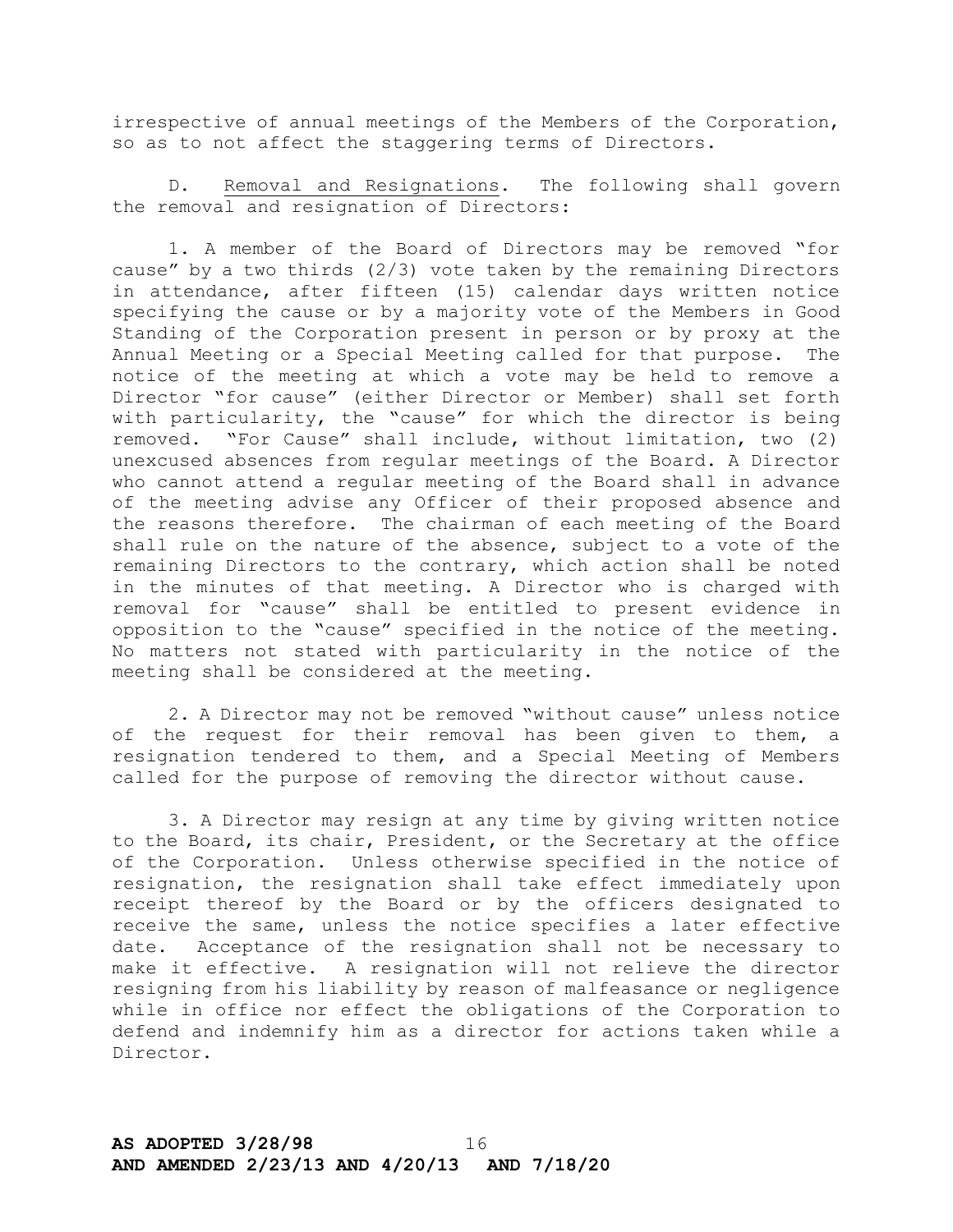4. A Director shall resign immediately upon becoming an employee of the Corporation. Said Director shall not participate in any way as a Director in the hiring process.

E. Quorum. A majority of Directors shall constitute a quorum for the transaction of business or for any specific item of business. If at any meeting there is less than a quorum present, the majority of those present may adjourn the meeting from time to time until a quorum is present. At an adjourned meeting, any business which could have been transacted at the meeting originally called may be transacted without further notice. The joinder of a Director in the action of a meeting by signing, indicating his vote with respect to the matters voted upon, and concurring in the minutes thereof shall constitute the presence of such Director for the purpose of determining the presence of a quorum and his vote with respect to each matter.

F. Action of the Board. A quorum being present, a vote of the majority of those present shall constitute the action of the Board except as to those matters where the law, the Bylaws, *Roberts Rules of Order Revised,* the Declaration or the Charter require a different vote. In the event a Director abstains from a vote, the vote of the remaining Directors shall constitute the action of the Board without counting the abstaining Director. The action of the Board shall take effect immediately after an affirmative vote on an issue unless otherwise specified in the action bringing the issue for consideration.

G. Vacancies on the Board. Vacancies on the Board occurring, other than by expiration of a regular three (3) year term, may be filled by appointment by the remaining members of the Board. If the Board does not fill the vacancy, the vacancy shall be filled at the next Annual Meeting of Members. Any Director selected to fill a vacancy, shall meet the requirements of director set forth above and serve the remainder of the term of the director creating the vacancy.

H. Time and Place of Board Meetings. The Board shall meet regularly at least once every month, except for the month of December, at the office of the Corporation, at such times or at such other places as the Board may fix. The annual meeting of the Board of Directors shall be the first meeting of the Board following each Annual Meeting of Members at which the Officers shall be elected after a quorum has been established. A special meeting of the Board may be called by the President or Vice-President on two (2) days written notice. A special meeting must be called on the demand of two (2) Directors and held on the date,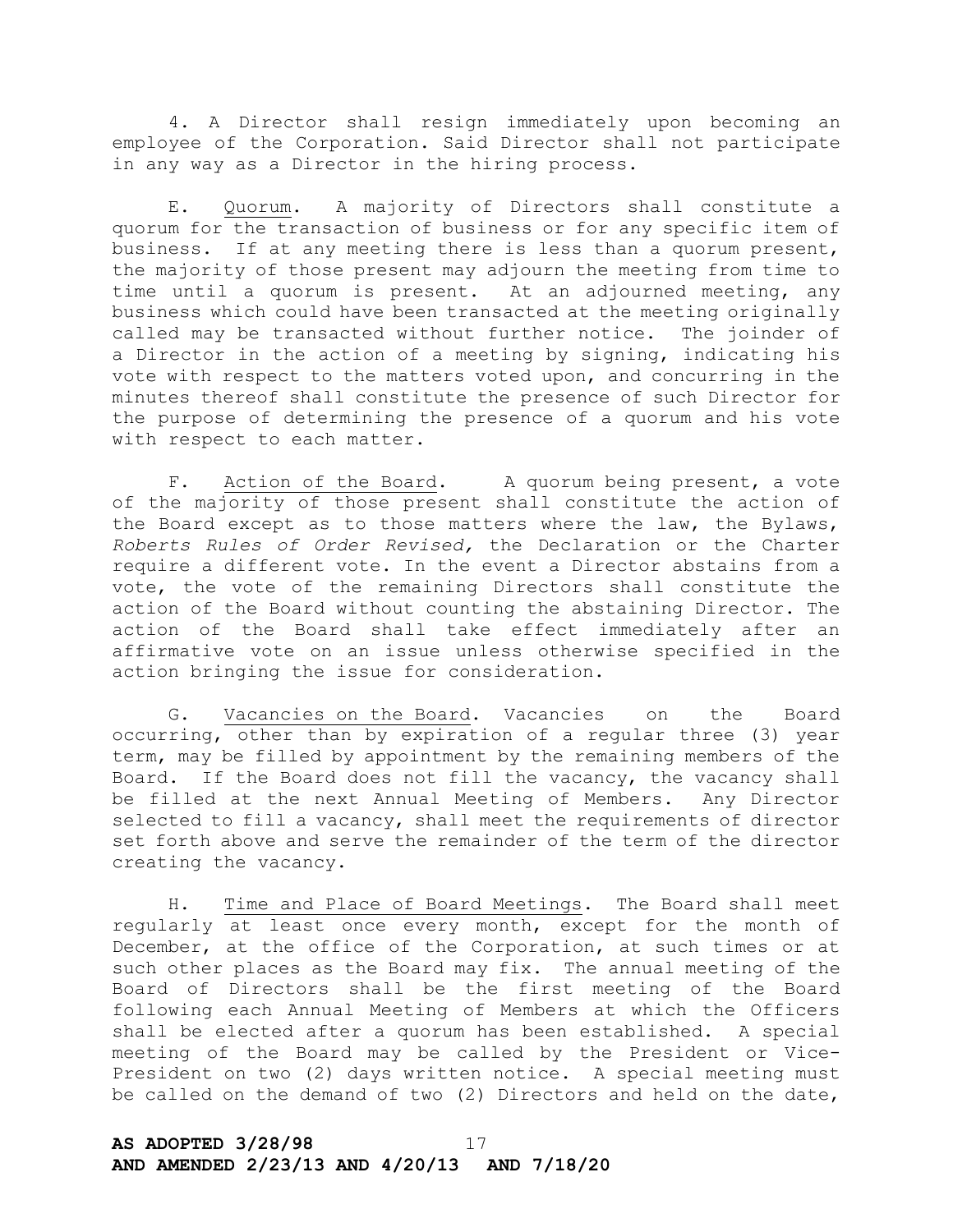time, and place specified in the demand. No meeting of the Board, at which a vote is taken, shall be closed to any Member in Good Standing of the Corporation, but only Directors or Officers may participate in such meetings, except as provided below. Provided, however, that this shall not prohibit private meetings of the Board with (1) legal counsel, which meetings may be closed to all but the Board to preserve the attorney client privilege and confidences of the Corporation, or (2) an employee to consider disciplinary action.

I. Notice of Meetings and Waivers. Regular meetings, once established, may thereafter be held without notice at the time and at the place agreed upon by the Board. If the time or the place of regular meeting be changed by circumstances beyond the control of the Board, notice of the change shall be given in the same manner as for a special meeting. Notice of a meeting need not be given to any Director who submits a waiver of notice, whether such waiver is before or after the meeting. Attendance at the meeting shall be deemed to a waiver of notice thereof.

J. Order of Business. The order of business at all regular meetings of the Directors shall be:

1. Calling the roll to determine if a quorum is present.

2. Consideration of excused or unexcused absences.

3. Adoption of an Agenda or revisions thereto.

4. Reading of Minutes of the preceding Meeting of Directors.

5. Reports of the Officers of the Corporation.

6. Reports of any committees of the Corporation.

7. Reports of any departments of the Corporation (i.e. Manager, Security, Water Works, etc.)

8. Reports of any community clubs or organizations

9. Unfinished business.

10. New business initiated by a Director.

11. New business initiated by a Director at the request of a Member in Good Standing (subject to paragraph L below.)

12. Adjournment.

K. Rules of Order. All meetings of Directors of the Corporation shall be governed by *Robert's Rules of Order Revised,* such edition and the interpretation thereof, as determined by the chairman in consultation with corporate counsel who shall be the Association's parliamentarian. Provided, however, that corporate counsel shall not be required to attend any Board Meeting unless requested by any Officer or a majority of the Board.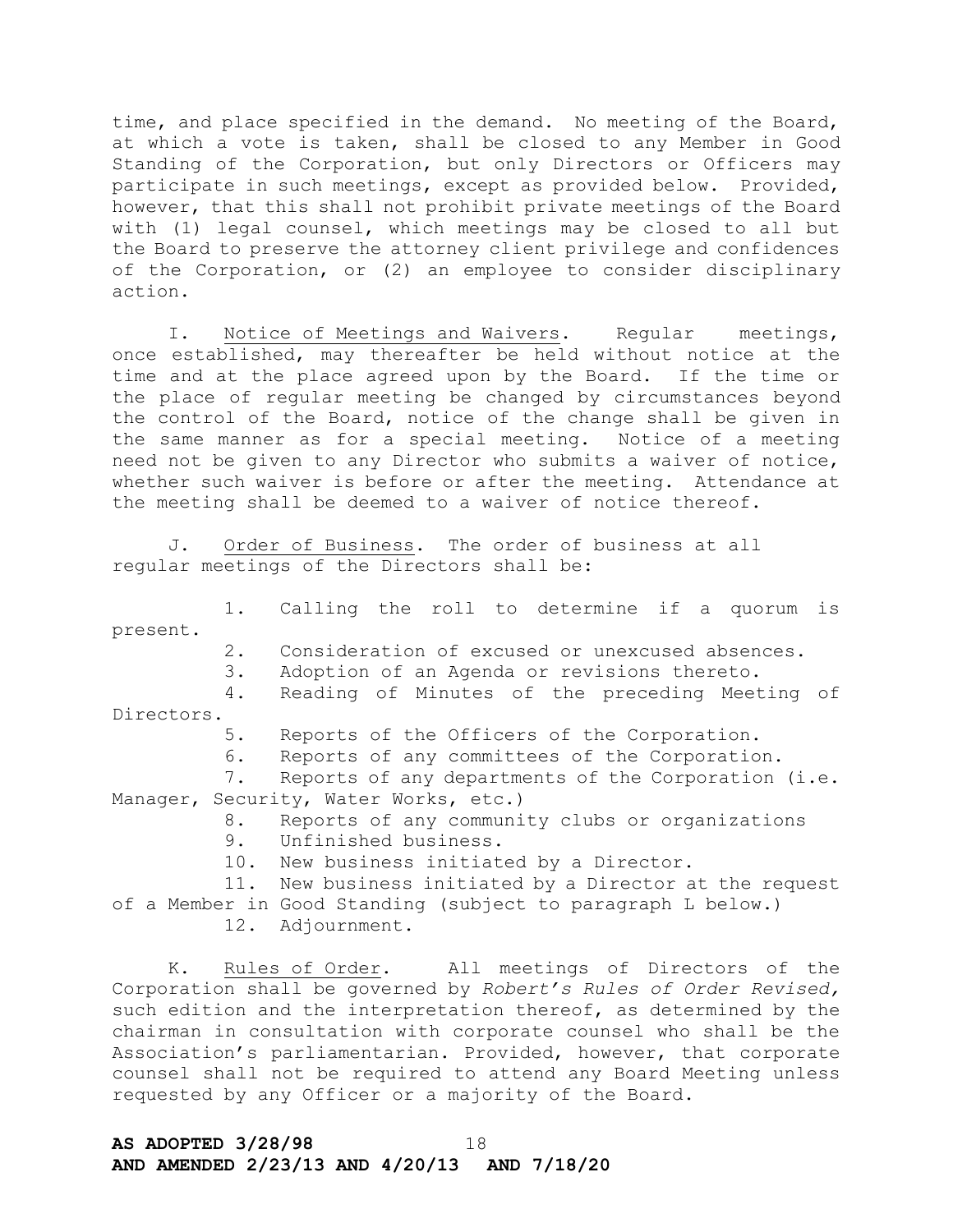L. New Business Initiated by a Member in Good Standing. A Member in Good Standing not a Director may address the Board by requesting to be placed on the Agenda in writing. The request shall be filed in the GVLPOA office no later than 4PM local time the Monday immediately preceding the Regular Board meeting at which the request is to be addressed. The request shall specify with particularity the item to be addressed or considered. The Board in approving its Agenda may refuse to hear a request if it concerns matters outside its scope of authority to act. If more than one (1) request is lodged in the office, the requests shall be heard in the order they were filed unless otherwise determined by the Board in approving its Agenda. No more than five (5) such requests shall be heard per meeting unless waived by a two-thirds'  $(2/3)$ vote of the Directors. Only one request per Member per Board meeting shall be permitted unless waived by a two-thirds'  $(2/3)$ vote of the Directors. The Member shall address the Board for no more than five (5) minutes unless otherwise permitted by the Board. Only the subject matter of the written request shall be addressed. Further, only a Board member may make a Motion with regard to any issue presented.

M. Order Of Business at Other Meetings. The order of business at all other meetings of the Board shall, as far as practical, conform to the order of business at a Regular Meeting insofar as the special purpose of the meeting will permit. No new business initiated by a Member in Good Standing, as outline in Paragraph L above, may be presented at a Special Meeting of the Board.

N. Powers and Duties. The Board shall have the powers and duties necessary for the administration of the affairs of the Corporation and may do all such acts and things, except as by law, the Bylaws, or Charter may not be delegated to the Board by the Members of the Corporation. The Board shall have the power to:

1. Operate, care for, maintain, repair and replace the common buildings, roadways, and all other structures or improvements owned by the Association.

2. Employ personnel including without limitation a manager, office staff, maintenance supervisor and staff, security supervisor and staff, or a management company as necessary or desirable to carry on the day to day operation of the Corporation and to accomplish the corporate purposes.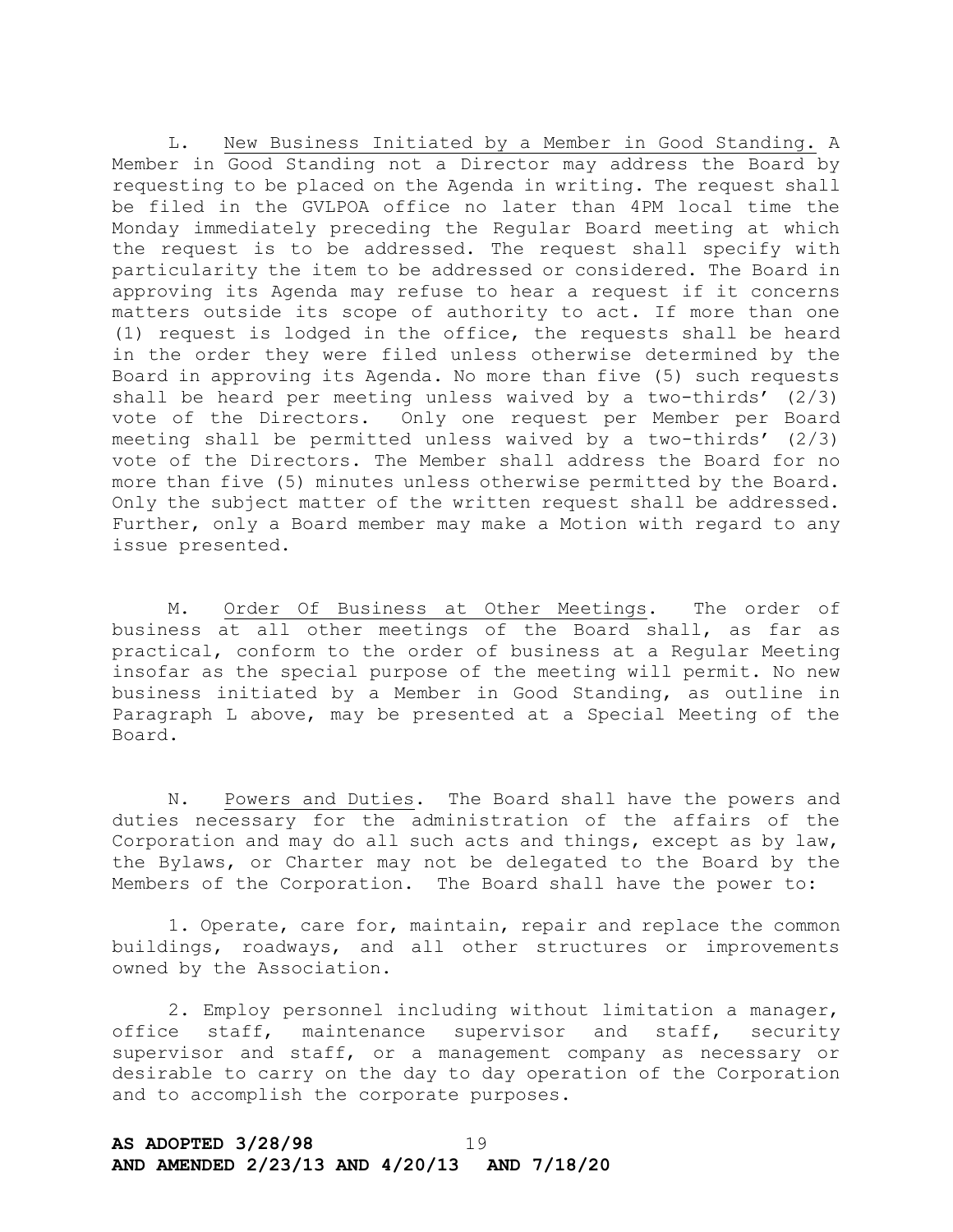3. Determine and set an annual budget for the day to day operation of the Corporation, the maintenance, repair and replacement of the improvements and betterments to the common areas, and all other assets of the Corporation. The manager, if one is employed, may not spend more than one Thousand Dollars and no/100 cents (\$1,000.00) in any calendar month unless the Board has approved the expenditure in advance. Further, if the Board approves a budget for a particular project, the manager may not under any circumstances exceed that budget without prior Board approval.

4. Collect all Obligations due to the Corporation.

5. Adopt, amend, and enforce rules and regulations covering the details of the operation and use of the Property.

6. Open bank accounts on behalf of the Corporation and designate the signatures required therefore.

7. (a) Make capital additions and improvements to and alterations of the common areas and buildings as long as the expenditure for said additions and improvements shall be less than \$25,000.00. Purchase equipment for the operation of the Association for less than \$25,000 per item. In the event that the cost of the proposed additions and improvements, equipment purchase, or alterations is in excess of \$25,000.00 no action may be taken without a majority vote of the Members in Good Standing of the Corporation present by proxy or otherwise, at a special called meeting or an annual meeting; and (b) make repairs to and restore the common area property after damage or destruction by fire, other casualty, or as a result of eminent domain proceedings. Capital improvements shall be defined as the addition to present structures or building of structures not previously in existence. The limitation upon the Board as to the \$25,000.00 limit shall not apply to repairs or maintenance of existing improvements including road paving.

8. Obtain casualty, liability, workers compensation, directors', errors or omissions, and such other insurance to protect the Corporation and its assets, at the lowest possible cost after consultation with the Treasurer.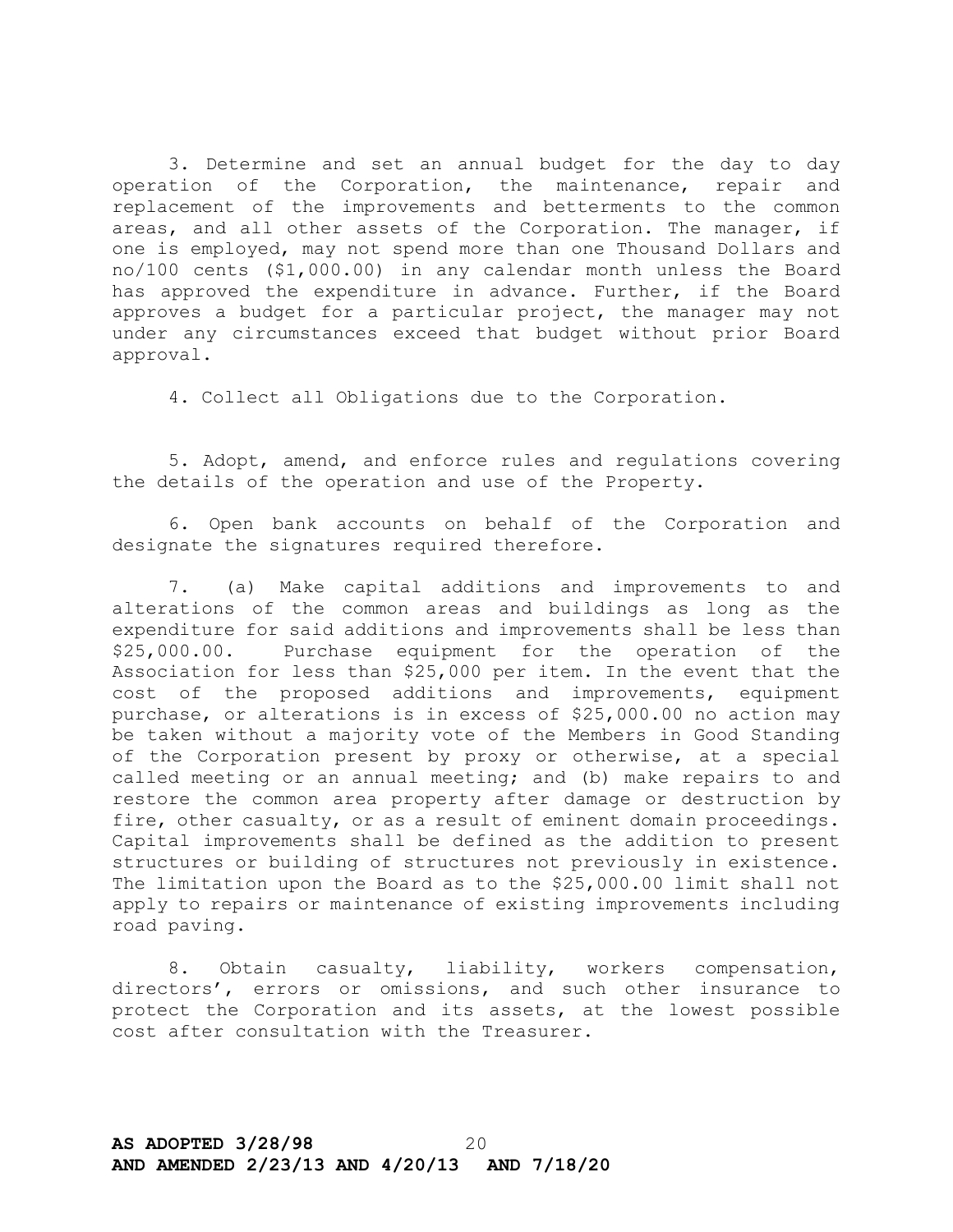9. Enforce by any legal or equitable remedies available, all obligations of the Members of the Corporation, or any of them to the Corporation.

10. Appoint independent auditors of the Corporation to prepare financial statements on the affairs of the Corporation on a yearly basis.

11. Hire and retain legal counsel to advise it and represent the Corporation as to all matters. Designate person(s) to appear and testify for it in any legal or administrative proceedings. Any Officer, Chairman of any committee of the Board, or a majority of the Directors may request the attendance of counsel at any meeting of Members or the Board, meeting of a committee, or the performance of any legal work for the Association.

12. Interview and recommend to the Members of the Association a managing agent, or corporation to manage the affairs of the Association and delegate to said person or entity its powers under this section. The management delegated to an independent manager or corporation shall be by a management contract between the Corporation and the management concern. The Board shall not employ a management concern without the approval of a vote of the Members of the Corporation. (This paragraph does not apply to the hiring of a manager as an employee to oversee the day to day operations of the Corporation.)

13. Conduct litigation and be subject to suit, as to any cause of action involving the common property and possessions of the Corporation, or arising out of the enforcement of any provision of the Declaration, Charter, or Bylaws.

14. Make contracts in connection with the exercise of any of the powers and duties of the Board. Unless the Board shall from time to time otherwise determine, all agreements, contracts, checks, and other instruments of the Corporation to the extent any of the foregoing are delivered in the ordinary course of business, shall be executed by the President or a Vice-President and attested by the Treasurer or Secretary. The Officers and Directors shall have no personal liability with respect to any contract made by any of them on behalf of the Corporation except as set forth in Section N below.

15. Indemnify the officers and Directors in accordance with the provisions of Article IX below.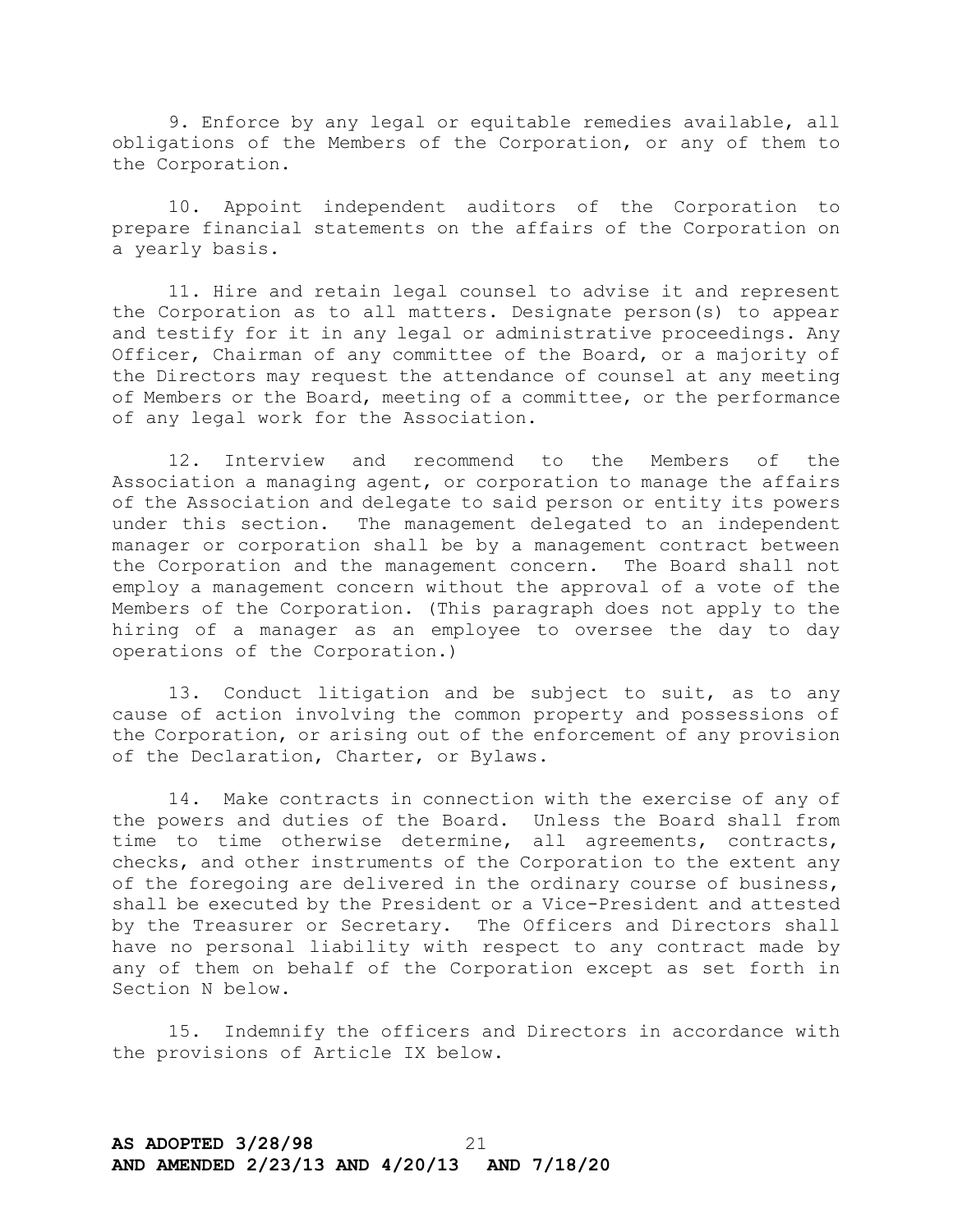16. Create one (1) or more committees of the Board in accordance with T.C.A. Section 48-58-206.

O. Compensation. No Director or Officer (except the Sergeant at Arms) shall receive compensation from the Corporation for acting as such, nor shall any Director be entitled to reimbursement from the Corporation for common expenses, or out of pocket expenses made by him in the performance of his duties. The only expenses for which a Director may be entitled to reimbursement are those expenses made by himself in the name of and for the Corporation and for which suitable documentation exists, or that were pre-approved by the Board prior to the expenditure.

P. Liability of Directors. The Directors shall only be personally liable to the Members of the Corporation as provided by the laws of the State of Tennessee. They shall have no liability to any Member, person, or entity, so long as their conduct is in accordance with the provisions of T.C.A. Sections 48-58-301-303.

Q. Fidelity Bonding. Any member of the Board or other person, who shall have the authority and power to execute contracts, checks, notes, or any other documents binding the assets of the Corporation, shall be bonded by a fidelity bonding company for their actions in an amount to be set by the Board.

R. Voting by Board by Written Consent. The Board may take action by written consent by the use of emails or other electronic communication means. The action, shall not be considered an action of the Board until all Board members have indicated their vote by email or other electronic means addressed to the President and Secretary. At the next board meeting, following any such action taken by the Board the Secretary shall announce the action that has been taken and said action shall be recorded in the minutes of the Association as an action taken by the Board by Written Consent.

## ARTICLE VIII

## OFFICERS

A. Selection. At the first meeting of the Board following the Annual Meeting of the Members, there shall be elected by the Directors a President, Vice-President(s), Secretary, Treasurer, and Sergeant At Arms (the "Officers" or "Officer") each for a term of one year or until their successor is elected. All Officers except the Sergeant-At-Arms shall be a Director at the time of election. The Executive Committee will consist of the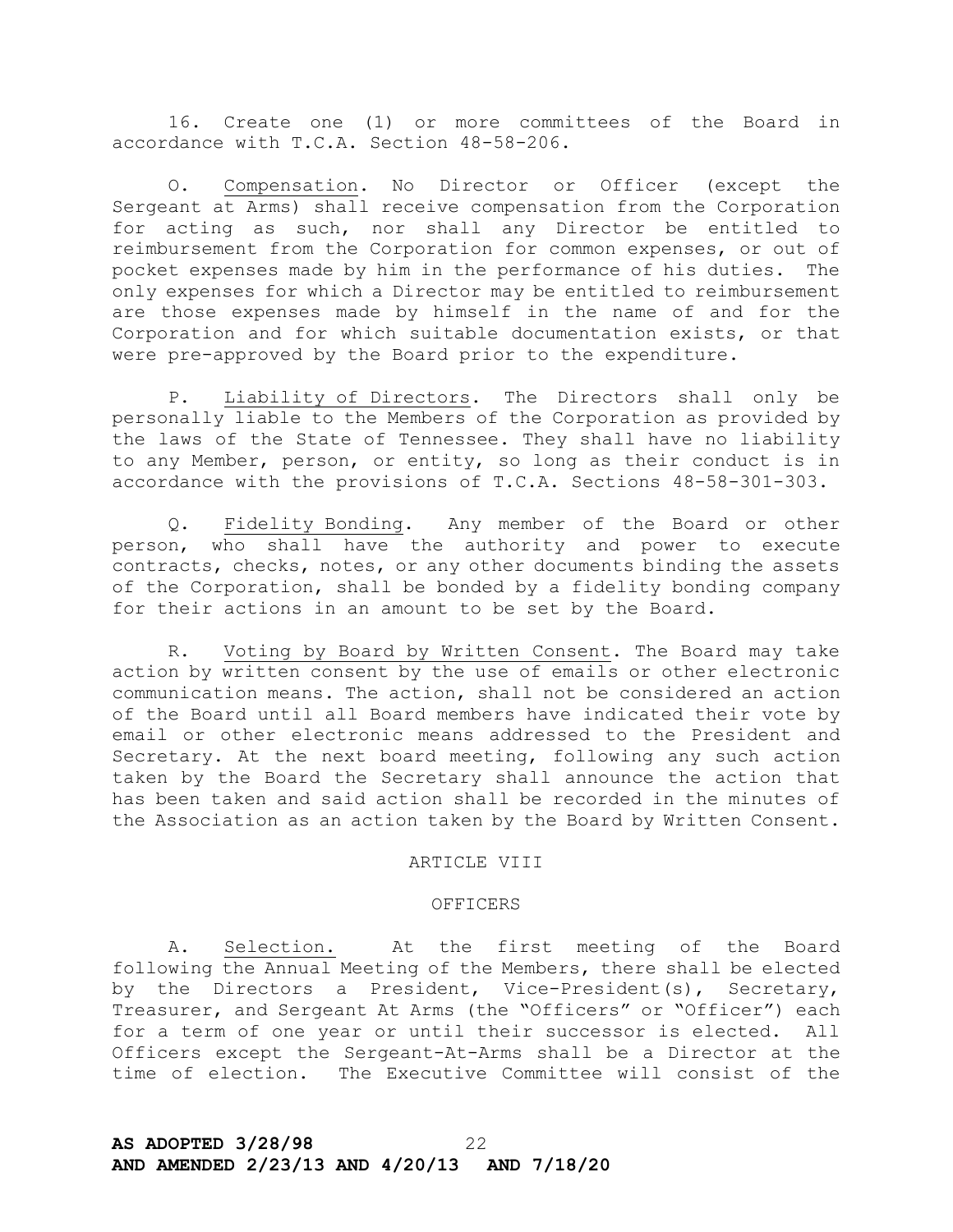Officers except the Sergeant at Arms. No compensation shall be paid to any Officer except the Sergeant at Arms as set forth below.

B. President. The President shall be the chief executive officer of the Corporation and shall have all the powers and duties usually vested in a President of a non-profit corporation. He shall exercise such other powers and duties as shall be prescribed by the Board and shall see that all orders and resolutions of the Board shall be carried into effect. The President shall chair and govern all meetings of Members and the Board, but not vote at any meeting except to break a tie. The President may delegate any of his powers and duties to any other Director subject to vote of the Board.

C. Vice-President. The Vice-President shall perform all duties as delegated to him by the President. If there is more than one Vice-President, they shall exercise the powers and perform the duties of the President in his absence or disability in the order of their appointment.

D. Secretary. The Secretary shall keep a record of all actions of the Board and all meetings of the Members of the Corporation. They shall keep a separate log of all motions made by the Board or Members and the vote thereon. They shall give all notices to the Members of the Corporation and/or the Board and shall supervise the service thereof. They shall have custody of the seal of the Corporation and shall affix the same to such instruments as may require a seal when duly signed. They shall prepare or supervise the preparation of and have available at each meeting of the Members of the Corporation a list in alphabetical order of the names of the Members of the Corporation, their Lot ownership, and certify which of them are Members in Good Standing. They shall perform all other duties inherent to the office of secretary of a corporation as may be reasonably required by the President. Any Member may appeal the decision of the Secretary as regards their standing to the entire Board in accordance with the procedures in Article XII below.

E. Treasurer. The Treasurer shall keep the financial records of the Corporation, shall keep books of account, and shall have custody of all the common property of the Corporation, including all funds, securities, and evidences of indebtedness. They shall keep a record of all Obligations of Members to the Corporation and furnish same to the Secretary upon request. The Obligations of a Member and other fiscal and private information of that member shall be deemed private and only divulged to that Member, Officers, Directors, or employees with a need to know basis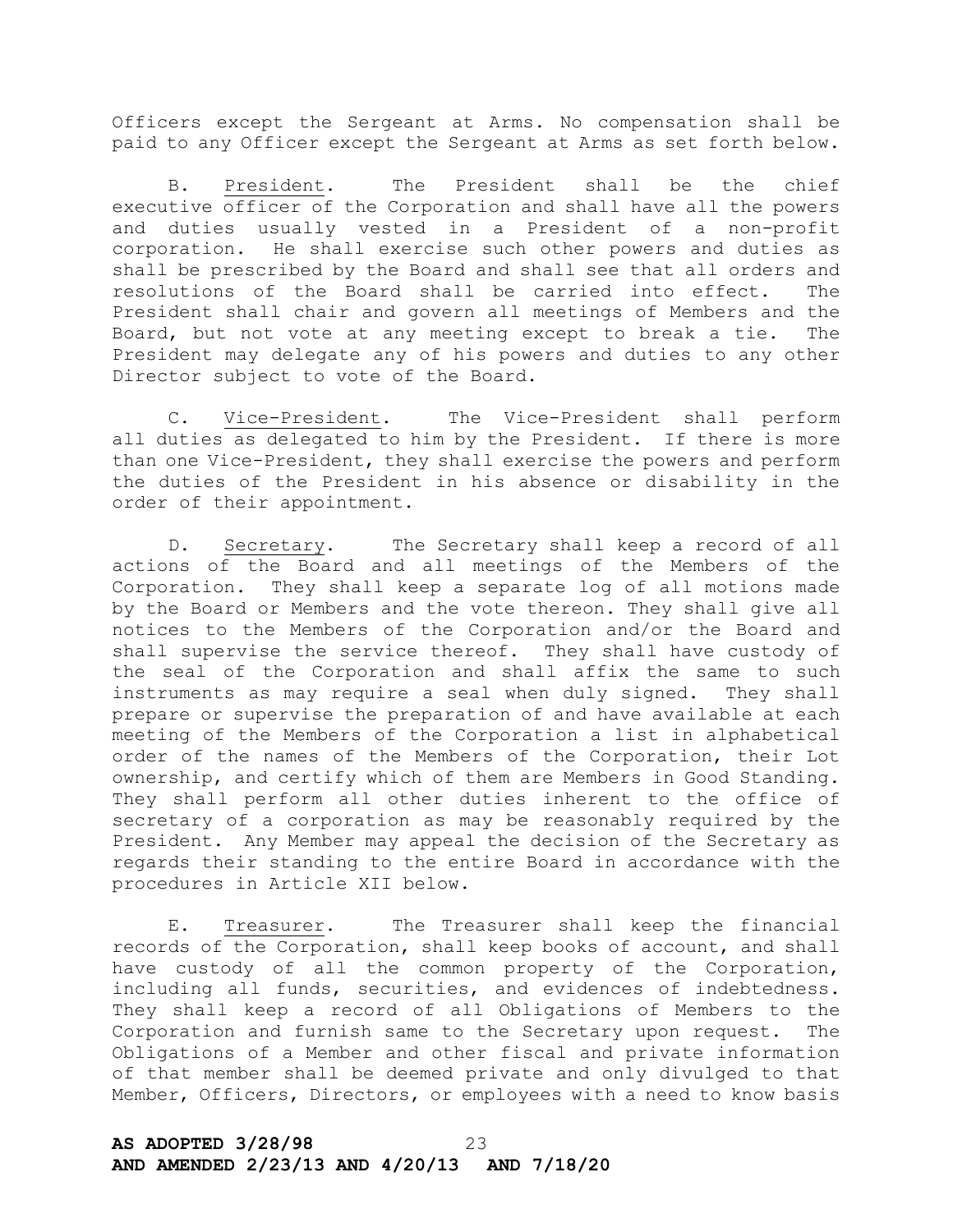who shall keep it in confidence unless ordered by a court of competent jurisdiction. (This shall not prohibit the Corporation from using this information in judicial or administrative proceedings between the Corporation and the Member.) They shall perform all other duties inherent to a treasurer of a corporation as otherwise prescribed by the Board including the sourcing of insurance. All moneys and other valuables shall be deposited and kept in the name of the Corporation. They shall disburse the funds of the Corporation as may be ordered and authorized by the Board and shall preserve proper vouchers or receipts for such disbursements. The Treasurer and President shall, as prescribed by the Board, report on the operation of the Corporation's property, the payment of common expenses, and the determination and collection of all Obligations. If a budget committee is appointed, the Treasurer shall chair and be a member thereof. The Treasurer may delegate the day to day administrative functions to an employee (s) of the Corporation.

F. Sergeant-At-Arms. The Sergeant-at-Arms, under the direction of the presiding officer, shall maintain order and decorum among the Members and all persons present at a meeting of the Board or Members. They shall expel persons from the meeting who are disruptive to its proceedings or are not eligible to be in attendance. They shall act as doorkeeper and are responsible for admitting only eligible persons. They further shall supervise the collection of any sign in sheets at the request of the presiding officer. If the Sergeant–at-Arms is an employee of the Corporation in another capacity (i.e. security guard) he may be paid for his time at his regular rate of pay when serving as the Sergeant-At-Arms.

G. Removal and Resignation. The Officers of the Corporation may be removed in the same manner a Director may be removed as provided in Article VII, Section D. The removal or resignation as an Officer shall not be considered the removal or resignation as a Director. Provided, however, that the removal or resignation as a Director shall automatically terminate that person as an Officer, Chairman of any committee, or member of any committee.

## ARTICLE IX

MISCELLANEOUS PROVISIONS AS TO DIRECTORS OR OFFICERS

A. Contracts with Interested Parties. No  $Officer,$ Director, or employee shall participate in any action with respect to the authorization, execution, delivery or performance of any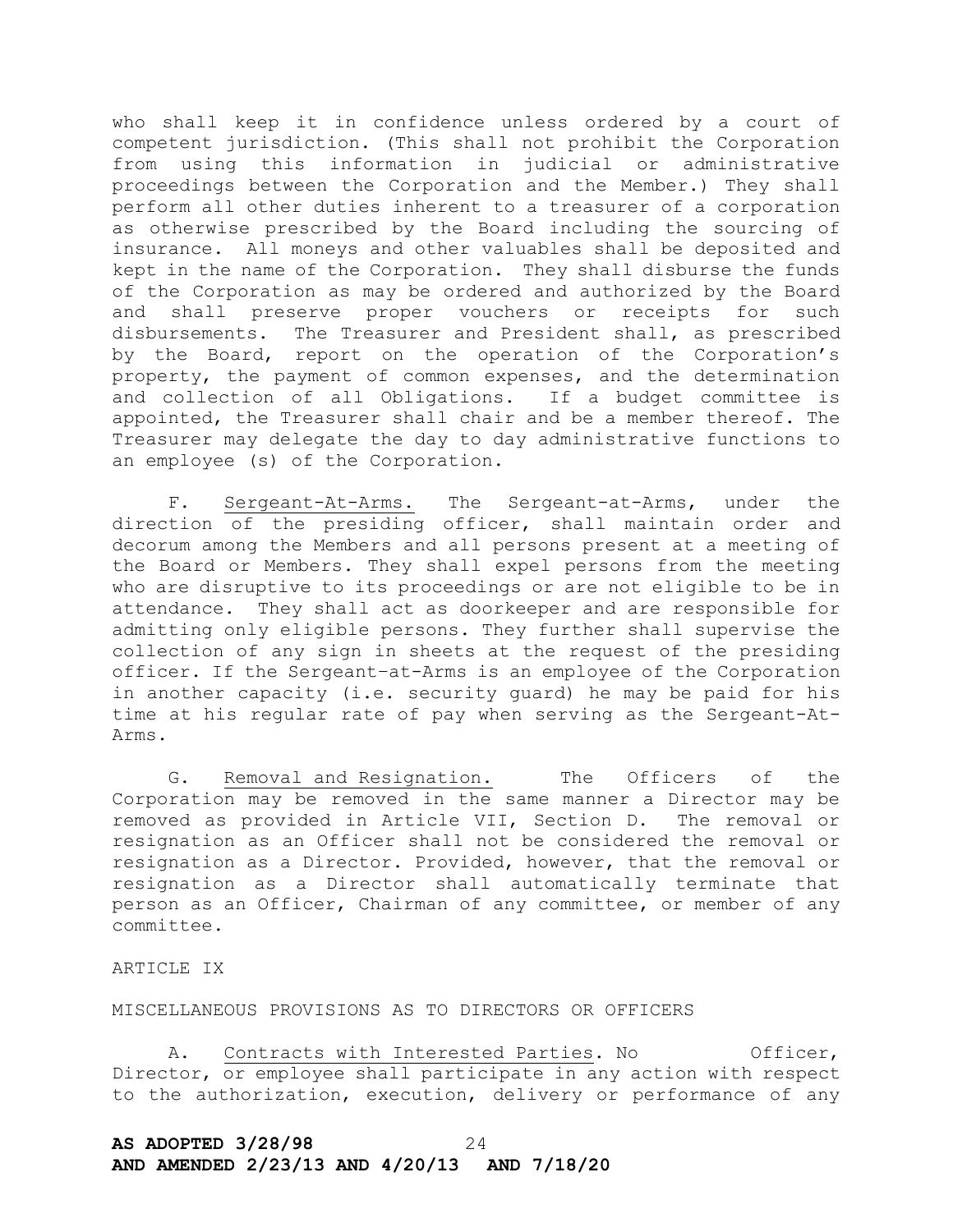contract between the Corporation and a business in which the Officer, Director, or employee has an ownership, management or financial interest, or is an employee unless the transaction is conducted in all respects in conformity with the provisions of T.C.A. Section 48-58-302. However, this paragraph does not absolutely prevent the Corporation from entering into a contract with a business owned by, managed by, or by which an Officer, Director, or employee is employed so long as (1) the contract contains terms which are competitive with the terms that have been, or might be obtained by the Corporation at the same time and under the same or similar circumstances from reasonable qualified persons other than the business of which the Officer, Director, or employee is affiliated; (2) such relationship is previously fully disclosed; (3) the disclosure is specifically referred to in the minutes; and (4) the provisions of T.C.A. Section 48-58-302 are strictly followed.

B. Indemnification. The Corporation shall defend, hold harmless, and indemnify each present and future Officer or Director against all costs, expenses, and liabilities including the amounts of judgments, amounts paid in compromised settlements and amounts paid for services of counsel and other related expenses, which may be incurred by or imposed on them, in connection with any claim, action, suit, proceeding, investigation or inquiry hereafter made, instituted, or threatened in which they may be involved as a party, or otherwise by reason of any past or future action taken, or authorized or approved by them, or any omission to act as an Officer or Director, whether or not they continue to be such an Officer at the time of the incurring, or imposition of such costs, expenses, or liabilities, except such costs, expenses, or liabilities as shall relate to matters as to which they shall be in such action, suites, or proceedings be finally adjudged to be liable by reason of their own individual grossly negligent, willful, gross misconduct or action taken in bad faith, or plainly contrary to clear and express provisions of law or the Bylaws. The foregoing right of indemnification shall inure to the benefit of the heirs, executives, administrators, and other legal representatives of each such Officer or Director.

C. Statutory Indemnification, Limitation of Actions, and Immunity. To the maximum extent allowed by law, all of the provisions of T.C.A. Sections 48-58-501-509 and 48-58-601 shall apply to any and all Officers and Directors of the Corporation and all their actions, inactions, errors, or omissions in such a fashion as to limit to the maximum extent possible their personal liability for serving as an Officer and Director. These statutory provisions shall be in addition to the above stated indemnification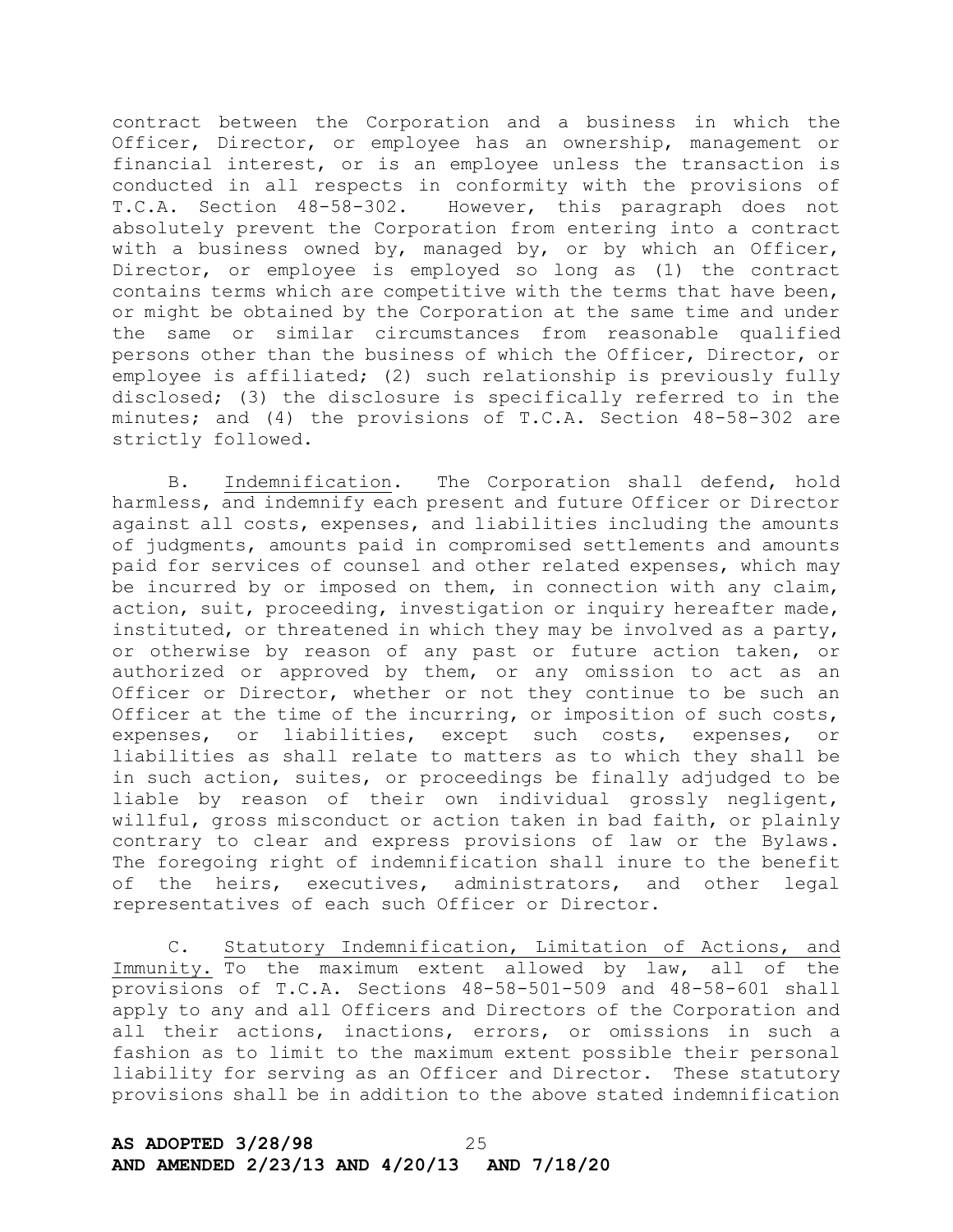provision, the provisions of any insurance policy, and any common law affecting the liability of officers and directors of not for profit corporations.

## ARTICLE X

## FISCAL MANAGEMENT

A. Accounting Basis and Fiscal Year. The books of the Corporation shall be kept on the cash basis of accounting. The fiscal year of the Corporation shall commence on April 1 and end on March 31 of each year unless otherwise determined by the Board.

B. Dues and Assessment Records. Accurate books of account shall be kept for each Lot. Such records shall designate the name and complete mailing address of the Owner, copies of all statements or notices to the Owner for Obligations, copies of any correspondence related to the payment of Obligations, the date due with the amount of the dues or assessments or other Obligations for that Lot, the dates and amount paid on the account, and the balance of the account, if any. The Obligations of a Member and other fiscal and private information of that member shall be deemed private and only divulged to that Member, Officers, Directors, or employees with a need to know basis who shall keep it in confidence unless ordered by a court of competent jurisdiction. (This shall not prohibit the Corporation from using this information in judicial or administrative proceedings between the Corporation and the Member.)

C. Bank Accounts. The financial depository of the Corporation shall be such FDIC insured bank or banks as shall be designated from time to time by the Board. The moneys of the Corporation shall be deposited therein and the withdrawal of moneys from such accounts shall be only by check signed by such persons as are authorized by the Board. When at all possible, the funds of the Corporation shall be kept in interest-bearing accounts.

D. Annual Audit. An audit or review of the accounts and books of the Corporation shall be made annually by an independent certified public accountant. A copy of this report shall be furnished to each Director within thirty (30) days of its receipt. A copy of the report shall be furnished to any Member in Good Standing of the Corporation upon request.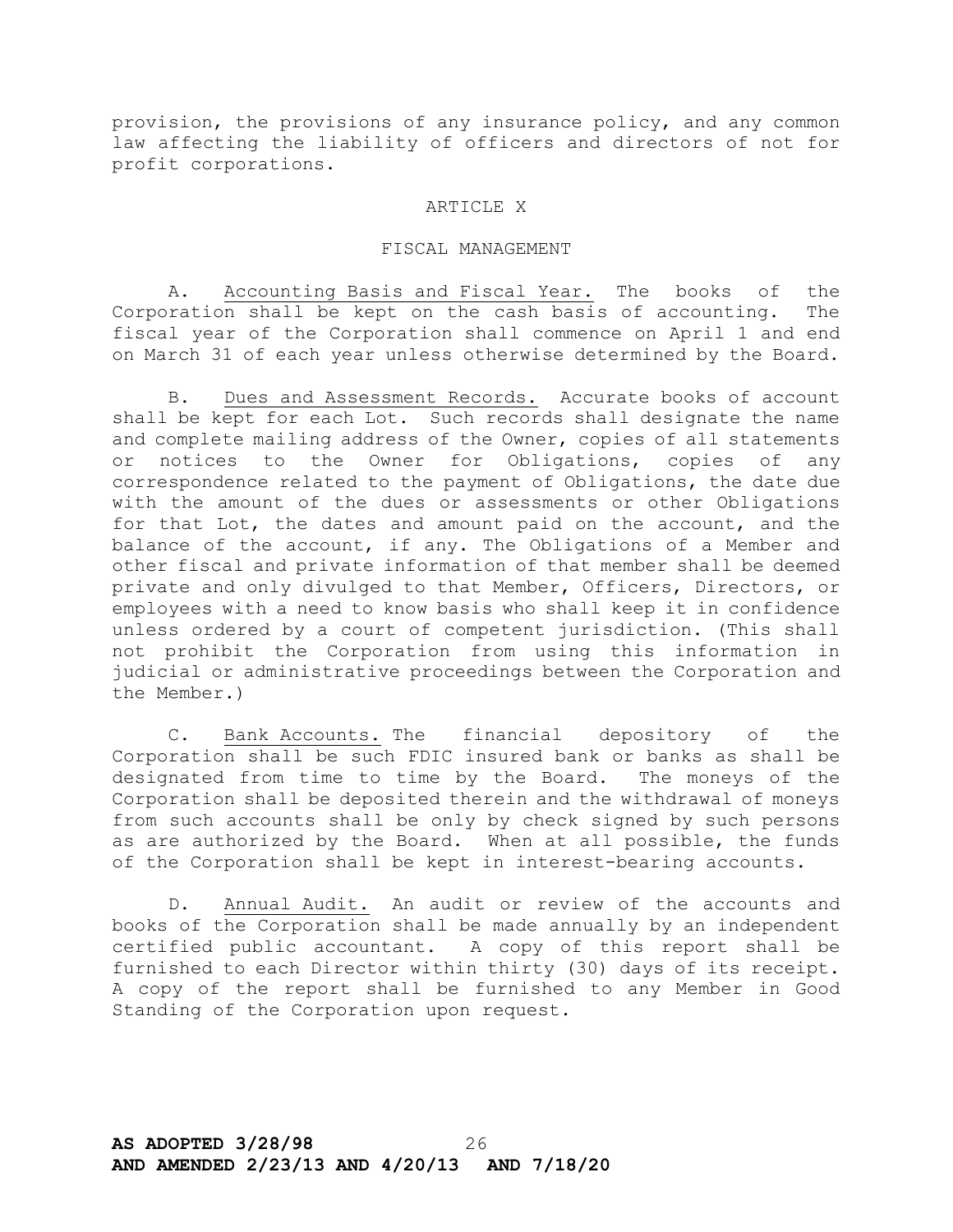## ARTICLE XI

### DUES, ASSESSMENTS, AND OTHER OBLIGATIONS

A. Preparation of Budgets. On or before February 1 of each year, the Board shall prepare and approve the following balanced budgets for the coming fiscal year, which shall contain estimates of the costs of performing the various designated functions of the Corporation, including the payment of principal and interest, and the estimated amounts and sources of funds to be collected to meet those expenses. The budgets prepared shall include:

1. An Operating Expense and Water Works Budget which includes without limitation maintenance and operation of common areas, such as paving of roads, landscaping, street maintenance, beach maintenance, parking, lake maintenance, building maintenance, management expense, office expense, utility services, casualty insurance, liability insurance, accounting fees, legal fees, reserves, all costs and expenses, including capital costs, reserves, and day to day operating expenses necessary to operate and maintain the water works in a safe, healthful, and proper manner in accordance with all applicable governmental rules and regulations, and the recommendations of any consultants hired by the Corporation to assist with the operation and/or maintenance of the water works, and any other item necessary to give a true picture of the day to day operating expenses of the Corporation.

2. A Capital Expenditure Budget which shall include the cost of any construction, reconstruction, repair or replacement of a capital improvement upon any Common Area, (except paving of roads) including fixtures and personal property related thereto and purchase of equipment with a cost in excess of \$25,000.

3. A Golf Course Budget (if one is owned or operated by the Corporation) which shall include all costs and expenses of operating and maintaining the golf course, and the appurtenances thereto, in a condition consistent with other golf courses of a similar nature and usage.

B. Availability of Budgets. Copies of the proposed budgets shall be available to any Member upon request after February 15.

C. Annual Dues or Assessments. The Board shall establish on an annual basis, on or before March 1, the amount of the regular dues or assessments (the "Annual Assessments" or "Annual Dues") reasonably necessary to meet all expenses set forth in the Operating Expense Budget for the coming fiscal year, and any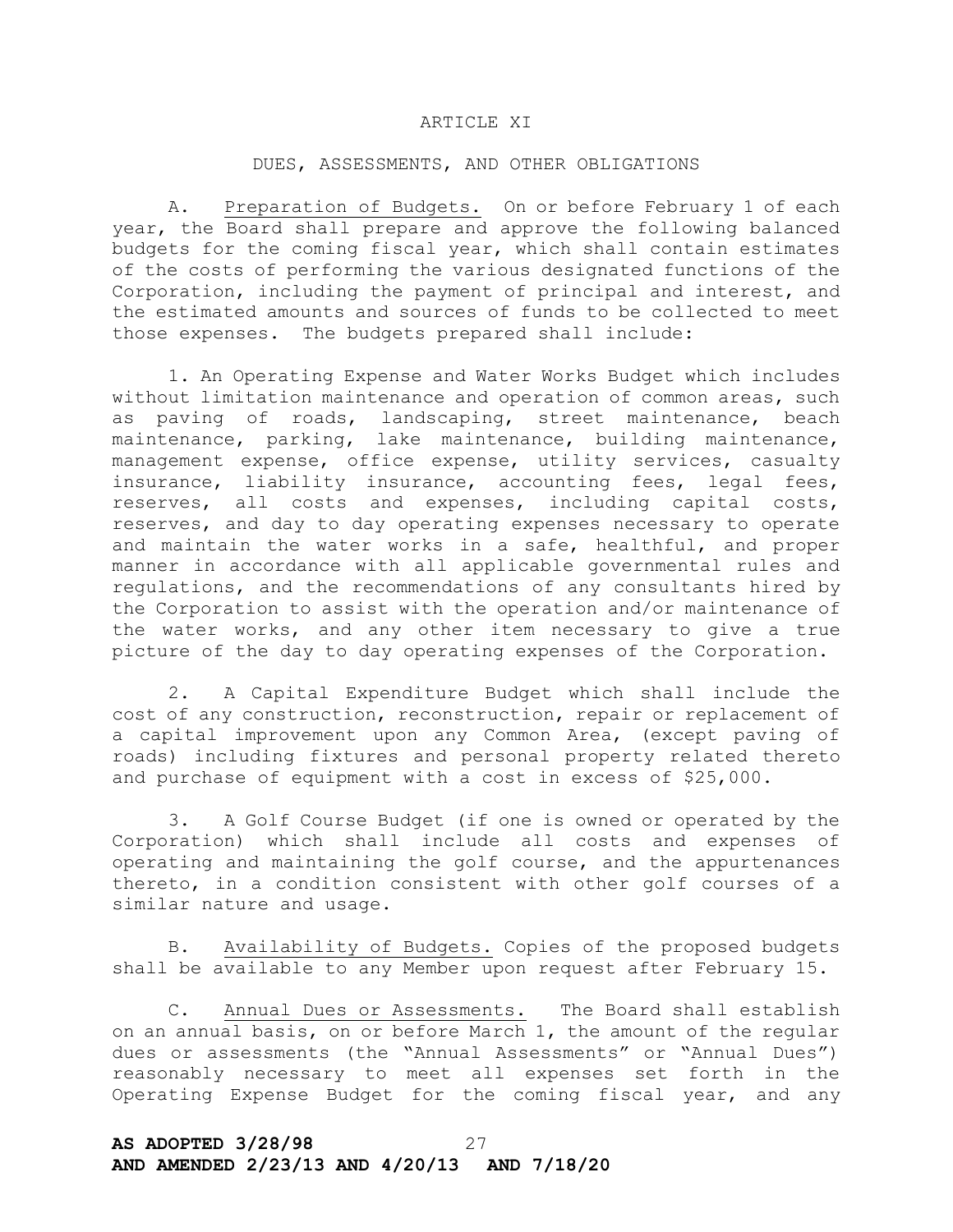portions of the other budgets to be paid out of that assessment. The Board may allow the payment of the Annual Dues on a periodic basis such as monthly or quarterly, and establish varying amounts (not just the division of the annual sum by twelve (12) for monthly payments) for each payment method taking into account interest, the costs of accounting for multiple payments, and other factors. Late charges may also be established by the Board. Written notice of the Annual Dues with the payment options shall be given to each Owner on or before March 1. The Annual Dues are due and payable in advance on April 1 of each year. An owner electing a payment method other than annual shall give written notice to the Association on or before April 1 of the election of a different approved payment method and submit with that notice the first installment due. The payment method for those Annual Dues once selected may not be changed. A default in the making of permitted installment payments shall result in the acceleration of all remaining payments with all payments then due and payable. The selection of the periodic payment of the Annual Dues shall not affect the Members status as a Member in Good Standing, so long as the payments are made as specified.

D. Maximum Annual Dues. Until otherwise established by a majority vote of the Members in Good Standing, present in person or by proxy, at a meeting whose notice specified that a vote on an increase in the maximum Annual Dues would be taken, subject to the permitted increases set forth in this paragraph, the maximum Annual Dues shall be Two hundred dollars (\$200.00) per Lot per year effective with the Annual Dues payable April 1, 1998. For Annual Dues coming due April 1, 1999 and thereafter, the maximum Annual Dues may be increased each year by an amount up to, but not in excess of five percent (5%) of the Annual Dues for the previous year. The Annual Dues for the 2012-13 Fiscal year is Three Hundred Two and 75/100 Dollars (\$302.75)

E. Water Rates and Availability Fees. The Board, so long as the Association owns the water works, shall set on a periodic basis, all charges and rates for water usage, water availability, water taps, and other charges associated with the operation of the water works. All sums due for these items shall be considered Obligations owed to the Corporation, and the payment thereof shall be enforced in accordance with the provisions of this Article XI and the Declarations. The Board may establish rules and regulations for the provision of water including without limitation the suspension of the delivery of water for failure to pay any other Obligations owed to the Corporation.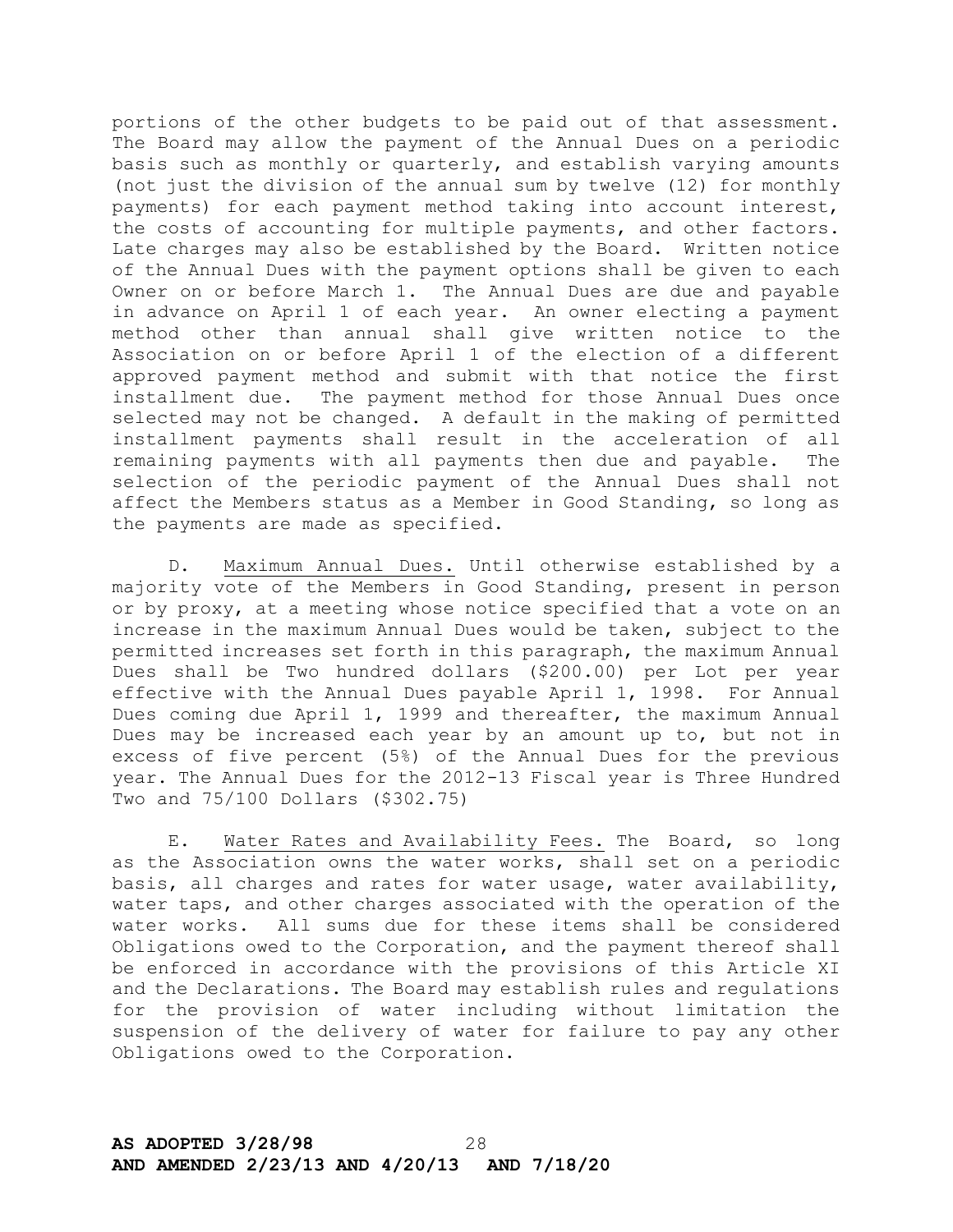F. Special Assessments. Special assessments may be recommended by the Board for capital improvements, major expenditures on the common facilities and roadways, or extraordinary expenditures. A special assessment may only be adopted after a majority vote of the Members in Good Standing present in person or by proxy at a duly called meeting. The Notice of the meeting shall state that an item to be considered shall be a special assessment, the amount of the special assessment, the payment terms, and the uses of the funds. Funds received from a special assessment shall be segregated in a special interest bearing account and shall only be used for the purpose or purposes for which the assessment was made, except that if collection efforts are required to enforce the assessment, those costs and expenses may be deducted from the special assessment collected. None of the foregoing shall limit the levying of a special assessment upon a special group or groups of Lots. In the event that a special assessment shall be levied only upon a special group of Lots, then in addition to a majority vote of the Members in Good Standing attending the meeting at which this special assessment is considered, a majority vote of all Lot Owners who are Members in Good Standing against whom the special assessment will be taxed shall also be necessary.

## G. Payment of Obligations.

1. All Obligations are due and payable on the date set by the Board for payment, which date shall be set forth in any notice. An Obligation becomes delinquent when it is not paid within thirty (30) days of when due.

2. In order to secure payment of any Obligations that may become payable to the Association, which shall include without limitation, dues and assessments, either monthly, annual, regular, or special, as the same become due, or other sums or obligations arising under the Declaration, the Bylaws, or by action of the Board, there shall arise a continuing lien and charge against each Lot, the amount of which shall include interest at the maximum effective rate allowed by law from the date when due,(unless reduced by the Board), late charges, and all costs of enforcement and collection including without limitation, reasonable attorney's fees. Each such Obligation, together with such interest, late charges, and costs of enforcement, shall also be the personal obligation of the person(s) who was the Owner of the Lot at the time the Obligations became due. The lien provided for herein, however, shall be subordinate to the lien of any first deed of trust (sometimes hereinafter called "mortgage") on any Lot if, but only if, all such Obligations made with respect to such Lot having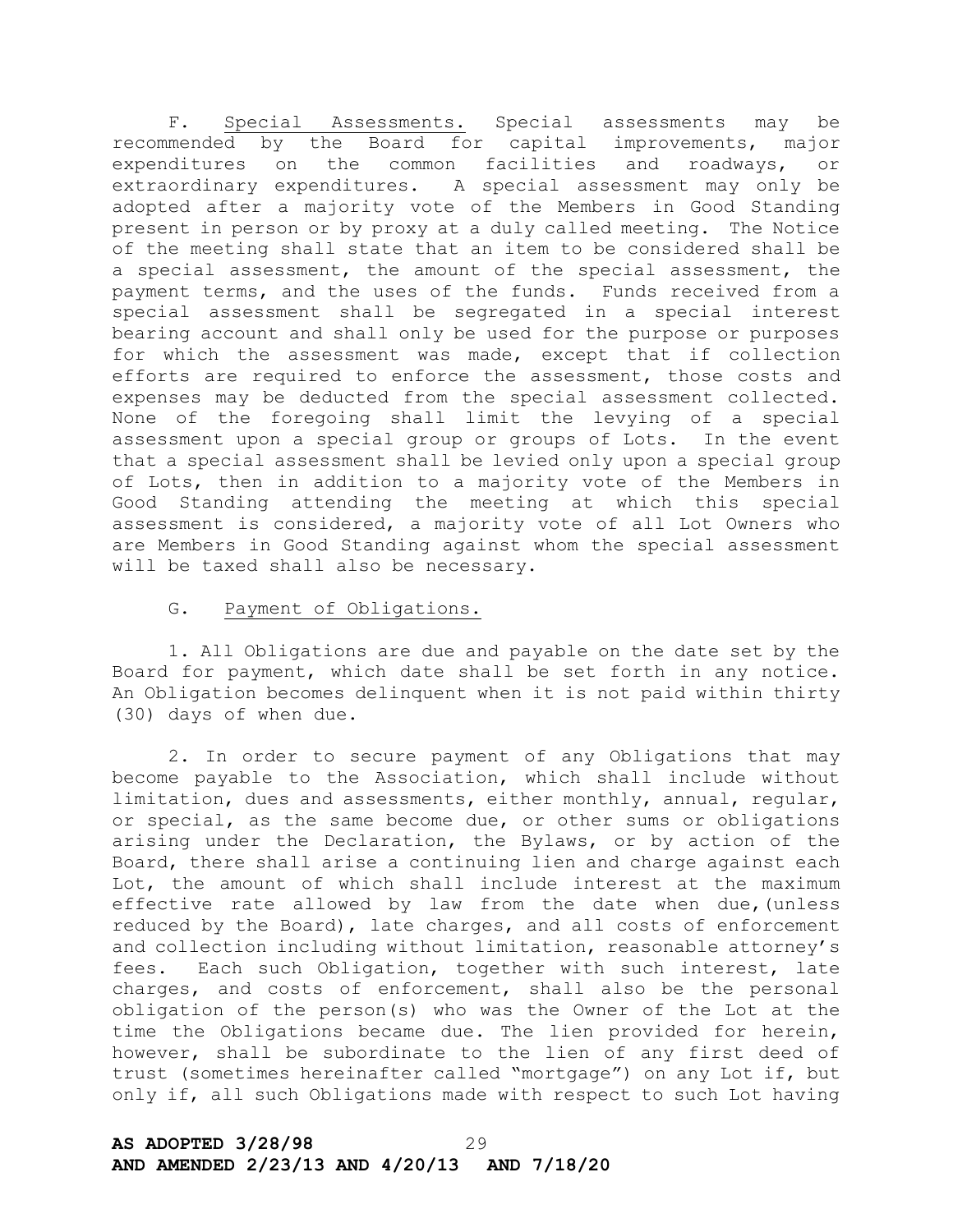a due date on or prior to the date such first mortgage is filed for record have been paid. The lien and permanent charge hereby subordinated is only the lien and charge as relates to Obligations authorized hereunder having a due date subsequent to the date such first mortgage is filed of record and prior to the satisfaction, cancellation, or foreclosure of the same, or the transfer of the mortgaged property in lieu of foreclosure. The sale or transfer of any Lot shall not affect any Obligation lien. The sale or transfer of any Lot that is subject to any first mortgage, pursuant to a foreclosure thereof, or under power of sale or any proceeding in lieu of foreclosure thereof, shall extinguish the lien of such Obligation, but not the personal obligation of any former title holder, as to payments that became due prior to such sale or transfer and subsequent to the recordation of the first mortgage that has been foreclosed, but the Association shall have a lien upon the proceeds from foreclosure or of sale, junior only to the lien of the foreclosed first mortgage. No sale or transfer shall relieve such Lot Owner from liability for any Obligation thereafter becoming due, but relating back to period prior to the sale or transfer, or from the lien thereof.

3. Any Obligations not paid within thirty (30) days after the due date shall bear interest from the due date at the maximum effective rate then allowed by law or set by the Board together with late charges. The Association, its agent or representative, may bring an action at law against the Owner personally obligated to pay the same, or foreclose the lien (following the procedures for foreclosure of a deed of trust under Tennessee law except that the foreclosure sale shall be conducted by the Corporations legal counsel) against the Lot to which the Obligations relate, and interest, costs, and reasonable attorney's fee for such action or foreclosure shall be added to the amount of such Obligations. No Owner may avoid liability for the Obligations provided for herein by non-use of the Common Areas, or abandonment of his Lot.

H. Waiver of Obligations and Proration of Obligations. Governmental entities, banks, finance companies, and other financial institutions owning Lots as a result of foreclosure under deeds of trust and/or mortgages, by tax sales for delinquent taxes, or by deeds in lieu of such foreclosure action, shall not be liable for dues or assessments during the term of their Ownership. Provided, however, that in the event during that ownership, charges are placed against the Lot as a result of the breach of provisions of the Declarations, then in said event, those Obligations shall be due to and collectable by the Corporation in accordance with these Bylaws and the Declaration. All other waivers of Obligations may only occur by the vote of the Members in Good Standing, present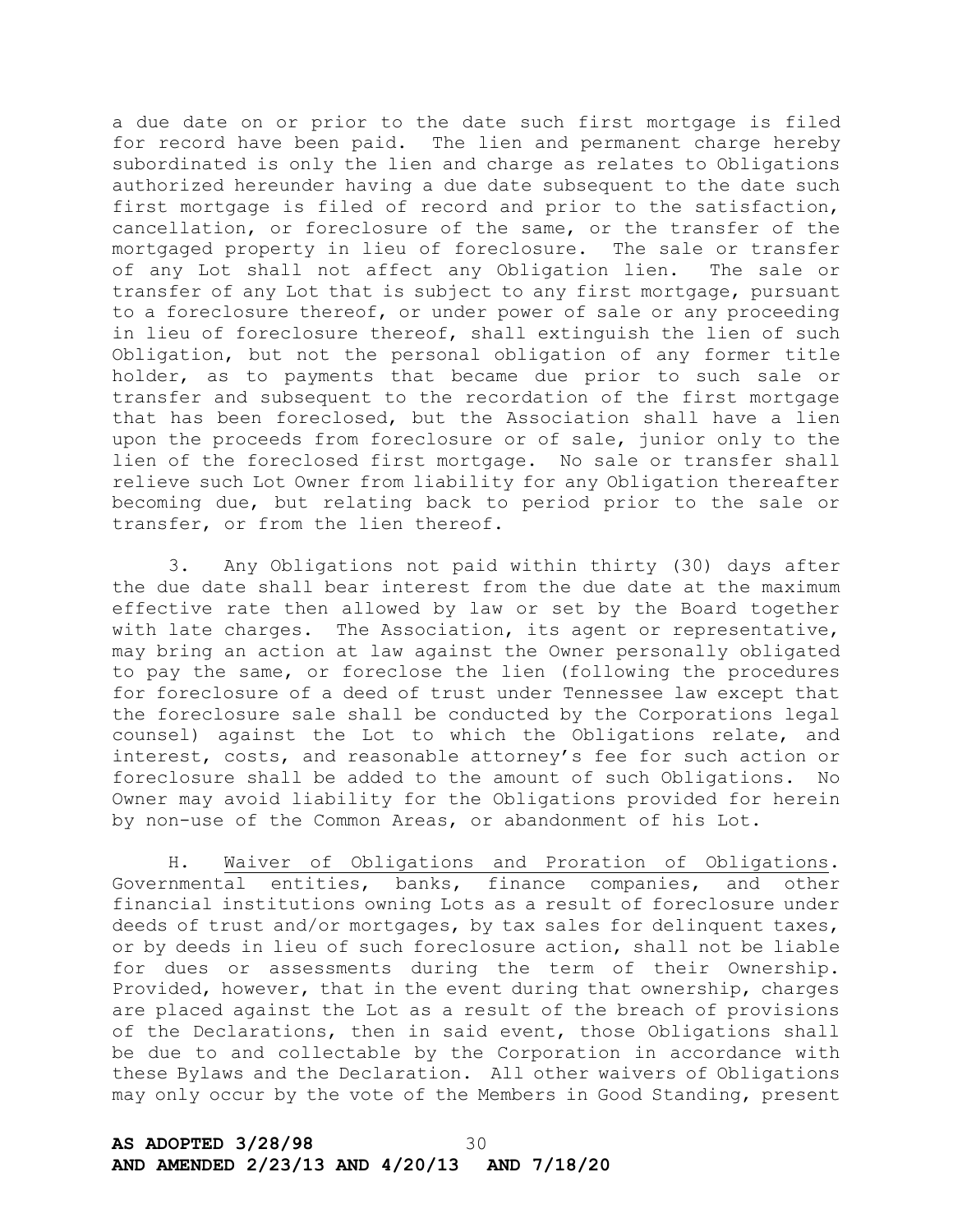in person or by proxy, at a meeting whereby the Notice of the meeting sets forth the Obligations to be waived. Upon the sale of any lot held by Governmental entities, banks, finance companies, and other financial institutions owning Lots as a result of foreclosure under deeds of trust and/or mortgages, by tax sales for delinquent taxes, or by deeds in lieu of such foreclosure action, the Obligations for the fiscal year shall be prorated as of the first day of the month following the sale and shall become due and payable as of the date of the sale. (i.e. If a lot is owned by Hardeman County as a result of a tax sale and Hardeman County coveys that lot on May 15 to a person the new owner shall pay 10/12's of that fiscal year Obligations to the Association upon the date of the conveyance.)

I. Notice of Conveyance and Ownership. Each Owner shall give written notice of all conveyances, sales or transfers of interest relative to ownership and rights of possession to any Lot within thirty (30) days from the lawful date thereof, so as to accurately facilitate and maintain records of said ownership in the Associations records.

## ARTICLE XII

## RULES REGULATIONS AND MISCELLANEOUS MATTERS

A. Rules and Regulations. Rules and regulations concerning the use of the Common Areas and buildings shall be adopted by the Board and amended from time to time as they see necessary. The rules and regulations shall provide that the facilities may only be used by an Owner or Occupant. Guests may only use the facilities when accompanied by a Member in Good Standing. Charges may be made for the use of the facilities at fees established by the Board. The rules shall strive to allow the greatest possible use of the common facilities by the Members at the least reasonable cost to them. Copies of such rules and regulations and any amendments thereto shall be furnished to any Member upon request and copies of the rules and regulations shall be posted permanently in each common building owned by the Corporation.

B. Inspection of Records. The inspection of records of the Corporation shall be governed by the provisions of T.C.A. Section 48-66-102.

C. Notices. All notices to any Officer, the Corporation, the Board, as the case may be, shall be sent to such person addressed to the office of the Corporation, or to such other address as the Board may hereinafter designate from time to time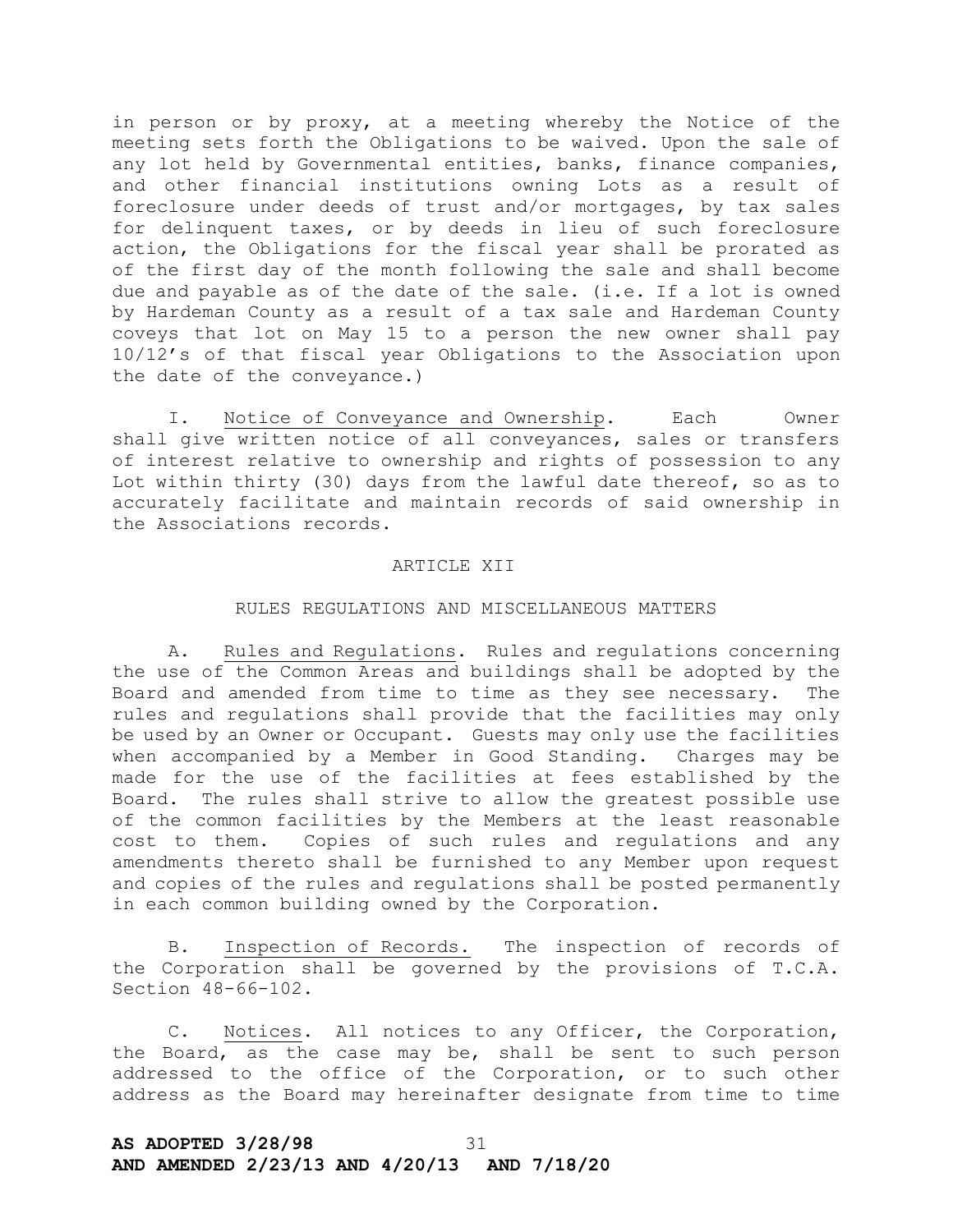by notice in writing to all Members of the Corporation. Any notices to any Owner, Occupant, or Member shall be sent to such person at such address as has been designated by the Member from time to time by notice to the Association. All notices shall be in writing and shall be effective upon personal delivery, or if mailed, by deposit into the U.S. Mail postage prepaid, addressed as aforesaid. Notices of all meetings of Members and Directors shall be posted at the main entrance on Lake Hardeman Road and at the office of the Corporation. Any reference to days shall mean "calendar" days unless otherwise specified. In counting days the date of the notice is not included in the time period. However, the last day of the period shall be included unless it is a Sunday in which case the Monday immediately after that Sunday shall be the last day of the notice.

D. Gender. The use of any gender shall be deemed to include all other genders and use of the singular shall be deemed to include the plural and the plural the singular whenever the context so requires.

E. Waiver. No restriction, condition, obligation or provision contained in the Declaration, Charter, Bylaws, rules, regulations, or any of the Corporation's other documentation shall be deemed to have been abrogated or waived by reason of any failure to enforce the same, irrespective of the number of violations or breaches thereof which may occur.

F. Appeal Rights. Any Owner, Member, Occupant, or other person disagreeing with a decision or determination of an Officer, Manager, or a committee of the Board particular to the payment of any Obligation, or compliance with any provision of the Declarations or the Bylaws, shall have the appeal rights set forth herein.

1. The decision of an Officer, Manager, or committee of the Board shall be appealed to the entire Board.

2. An Owner, Member, Occupant, or other person disagreeing with the decision of an Officer, Manager, or a committee of the Board, may appeal that decision to the next regular meeting of the Board by notifying the President or Secretary in writing at least five (5) days prior to the meeting of their desire to be heard and the decision reviewed.

3. Any and all actions of an Officer, Manager, or a committee of the Board shall be effective and binding pending any appeal. Provided, however, that this section shall neither shorten